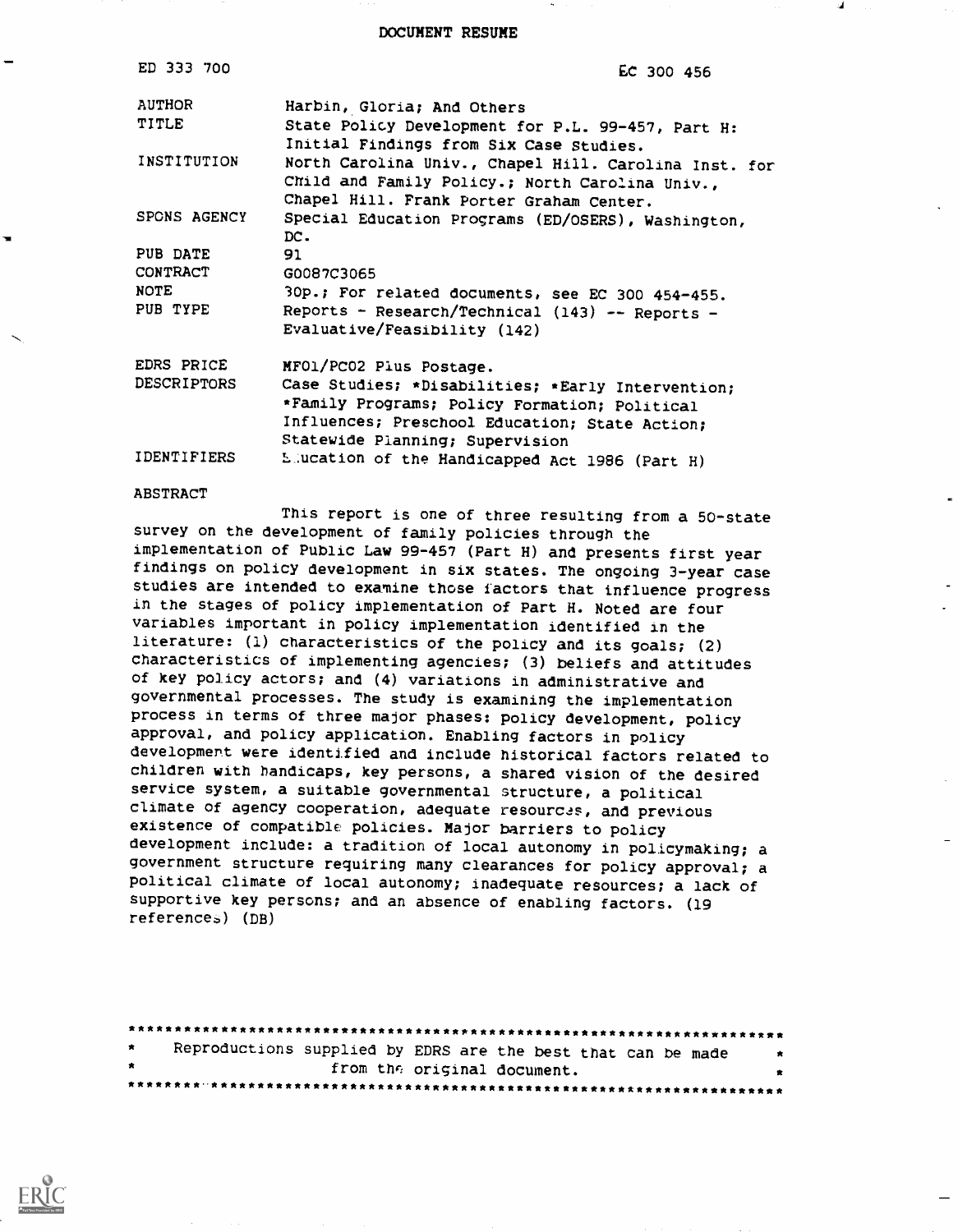**U.S. DEPARTMENT OF EDUCATION** " CP of Educations: Resear in and improvement

EUCATIONAL PESQURCES INFORMATION<br>ENTER (ERIC)

s du ument has Deen reproduced as<br>eiked trom the person of 'rganiza'i.co

hanyi i hanges have been made billin brillive<br>" eprodur fion quality

? ginating ?<br>Another hanges have been in ade book ? Covern<br>Horodor from duality<br>ment do not inter experiency stated in to siding<br>hend do not have a species in represent ? This a<br>EER position of De not

ERIC W

Suo KSU



STATE POLICY DEVELOPMENT FOR P.L. 99-457, PART H: INITIAL FINDINGS FROM SIX CASE STUDIES

GLORIA HARBIN JANE ECKLAND JAMES GALLACHER RICHARD CUFFORD PATRICIA PLACE

The University of North Carolina at Chapel Hill

## BEST COPY AVAILABLE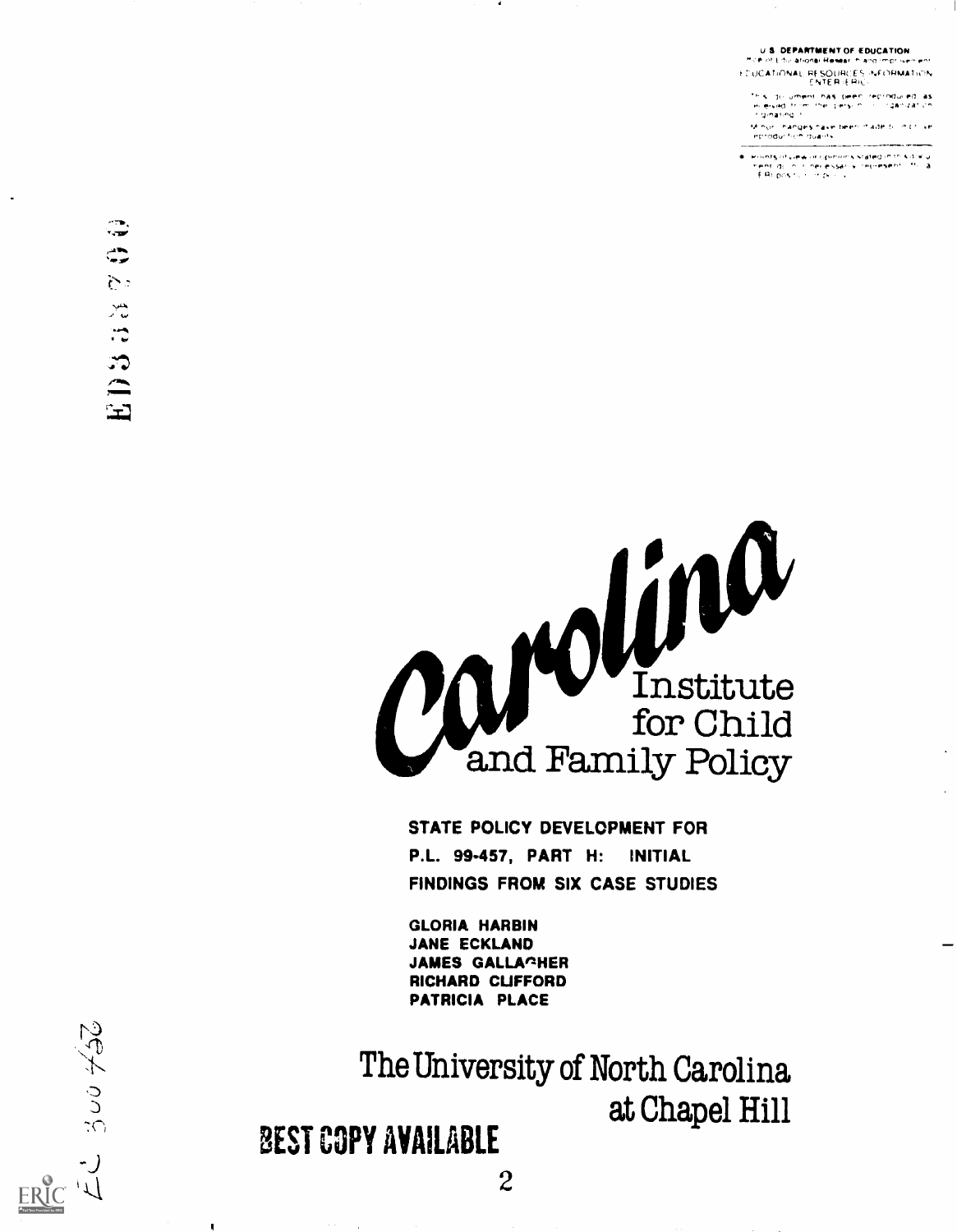Frank Porter Graham Child Development Center Carolina Policy Studies Program University of North Carolina at Chapel Hill 300 NCNB Plaza Chapel Hill, North Carolina 27514 (919) 962-7374

> STATE POLICY DEVELOPMENT FOR P.L. 99-457, PART H: INITIAL FINDINGS FROM SIX CASE STUDIES

GLORIA HARBIN JANE ECKLAND JAMES GALLAGHER RICHARD CLIFFORD PATRICIA PLACE

## APRIL, 1991

The Carolina Policy Studies Program is funded by the Office of Special Education Program, U.S. Department of Education, Cooperative Agreement #G0087C3065. However, these contents do not necessarily represent the policy of the Department of Education, and you should not assume endorsement by the Federal Government.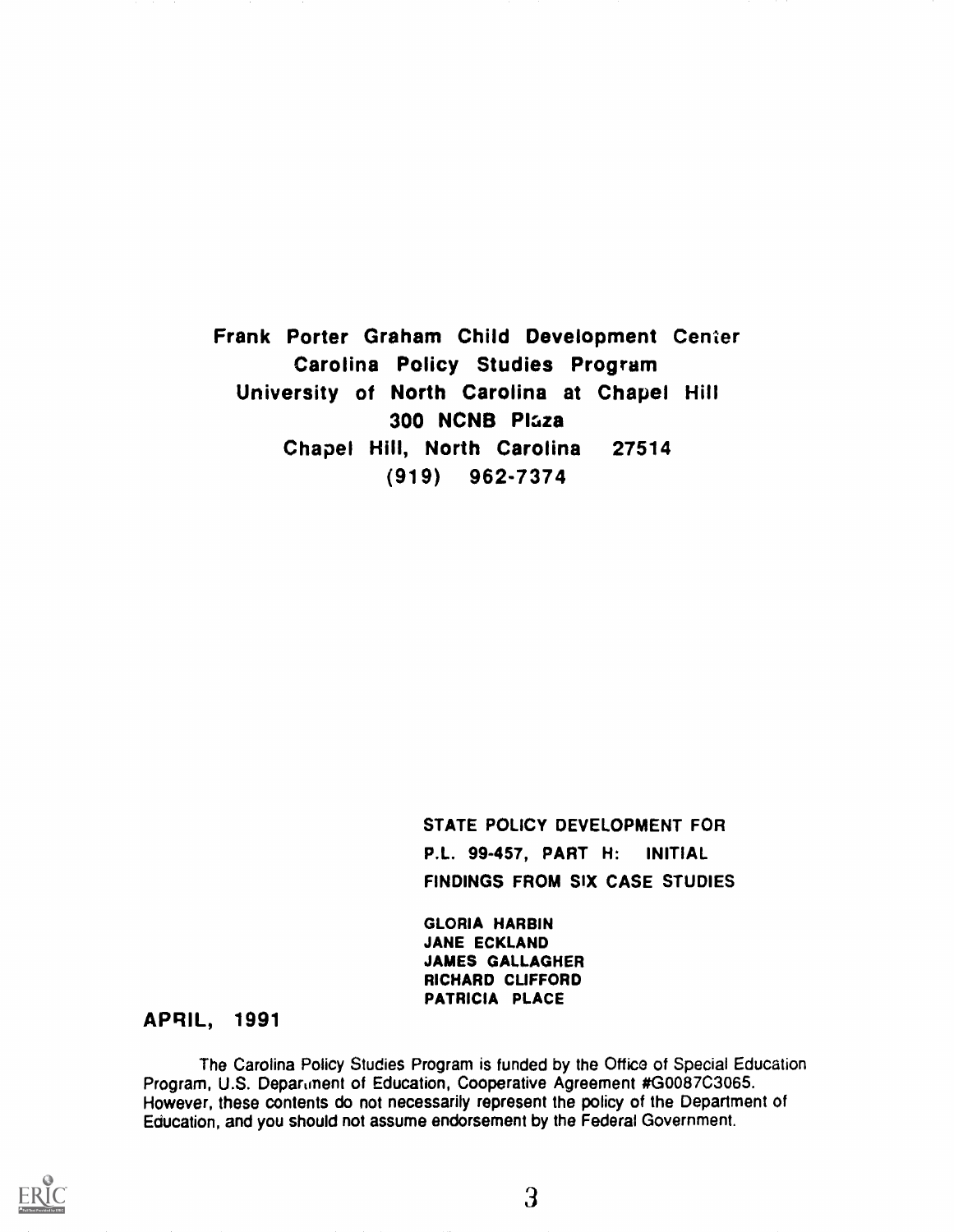#### ACKNOWLEDGEMENTS

i

The authors wish to express their gratitude to the many people in the six case study states who provided extensive time and energy for this study.

The authors also wish to thank Nicholas Anastasiow, Carol Berman, and Charles Gershenson (members of the Carolina Policy Studies Program's National Advisory Committee) for their insights and advice regarding design, data collection, and analysis. We also wish to thank Lois-ellin Datta, Duncan Munn, and Kathy Hebbeler for reviewing this paper.

Appreciation is extended to Carolyn Stuart and Jacqui Van Horn where were very helpful in data collection and analysis.



 $\boldsymbol{4}$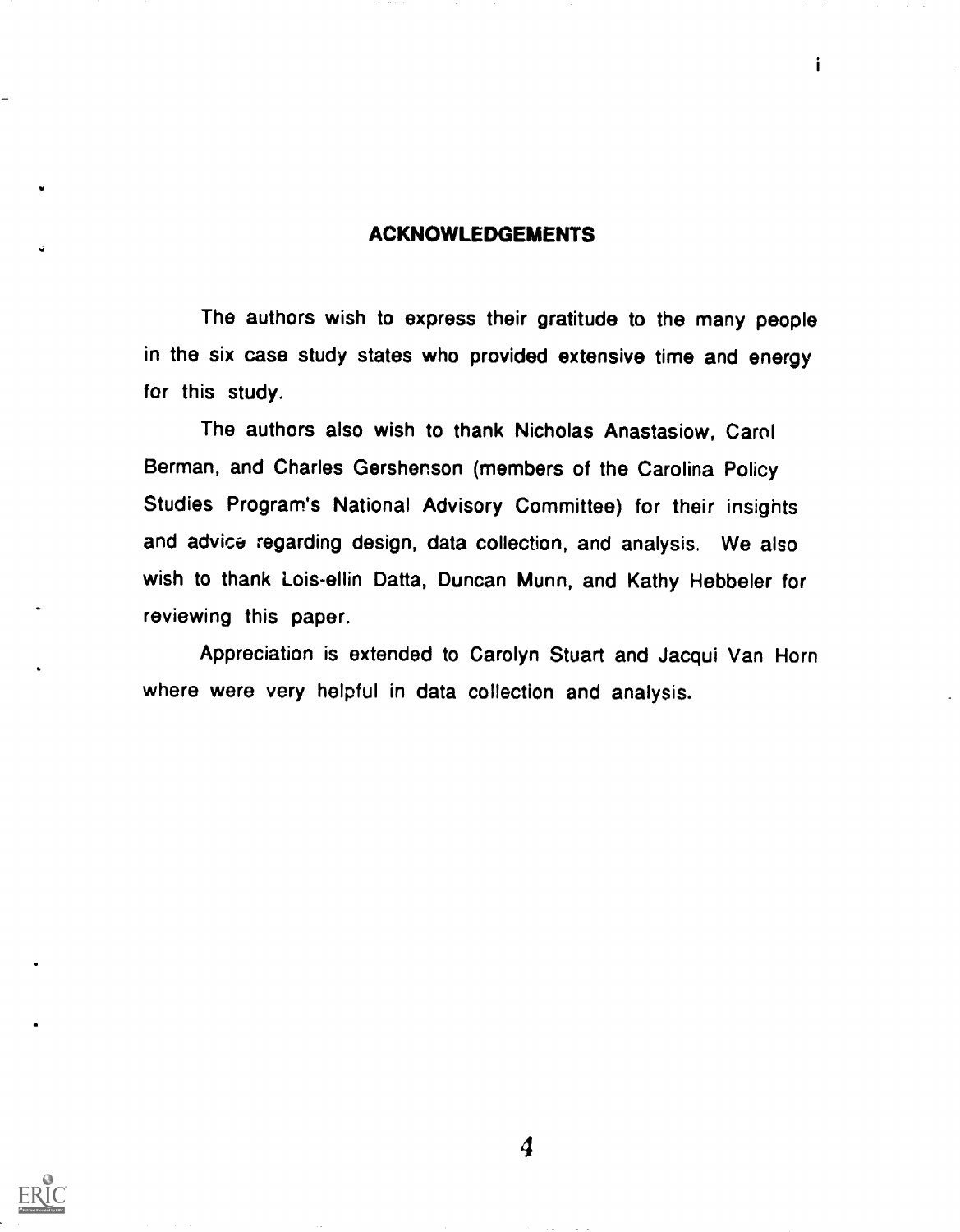## PURPOSE OF THIS DOCUMENT

1

This paper shares some of the findings from the Carolina °olicy Studies Program's (CPSP) six state case studies of the implementation of P.L. 99-457, Part H, Early Intervention Program for Handicapped Infants and Toddlers. This legislation is a discretionary program that establishes grants to states to develop systems of services to children from birth to three with handicaps and their families. The framework for approaching these case studies is presented as well as some of our preliminary findings.

#### **INTRODUCTION**

Implementation of the legislation for infants and toddlers with handicapping conditions and their families (P.L. 99-457, Part H) calls for the coordination of varied services among state and local agencies and for determining funding sources for these services. States are charged not only with implementing policy, but in many instances must develop and gain approval for new policies related to this legislation. The discretionary nature of Part H of P.L. 99-457 meant that the legislation needed to allow states considerable flexibility in how they implement the federal requirements in order to encourage their participation (Brown, 1990).

The Carolina Policy Studies Program is conducting case studies of six diverse states in order to examine those factors that influence progress in the stages of policy implementation of Part H. The states were selected to vary on a number of demographic characteristics, as well as their history of services to handicapped



 $\overline{5}$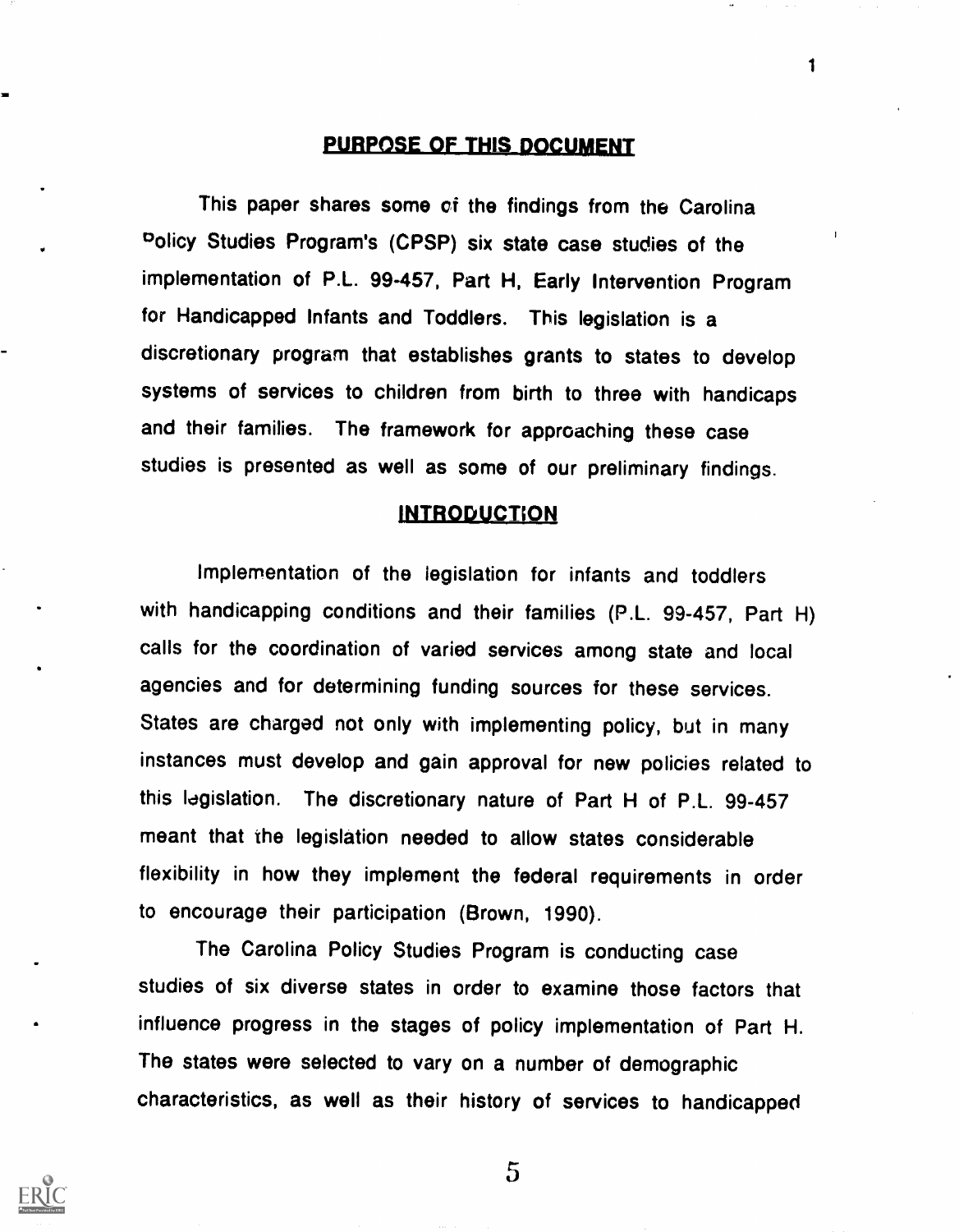preschooler., and their approaches to providing such services. These case studies, which are oeing conducted over a period of three years, include site visits to the states, extensive interviews with key actors in the state policy process, and document analysis (e.g., statutes, interagency agreements). This report summarizes initial findings from the first year of data collection.

### BACKGROUND

When social policy is established at the federal level, and has to be carried out at the state and local levels, the issue of factors influencing the implementation process becomes paramount. At least four sets of variables important in policy implementation at the state level emerge from the literature. They are:

- (1) the characteristics of the policy and its goals (Bardach, 1977; Comfort, 1982; Derthick, 1972; Rosenbaum, 1980; Sabatier & Mazmanian, 1979; Williams, 1971);
- (2) characteristics of implementing agencies (Edwards, 1980; McLaughlin, 1987; Nakamura & Pinderhughes, 1980);
- (3) beliefs and attitudes ot key policy actors (Bardach, 1977; Mitchell, 1981; Sabatier & Mazmanian, 1979; Van Horn & Van Meter, 1977); and

A complete description of the methods used in the case studies is available from the CPSP upon request.



6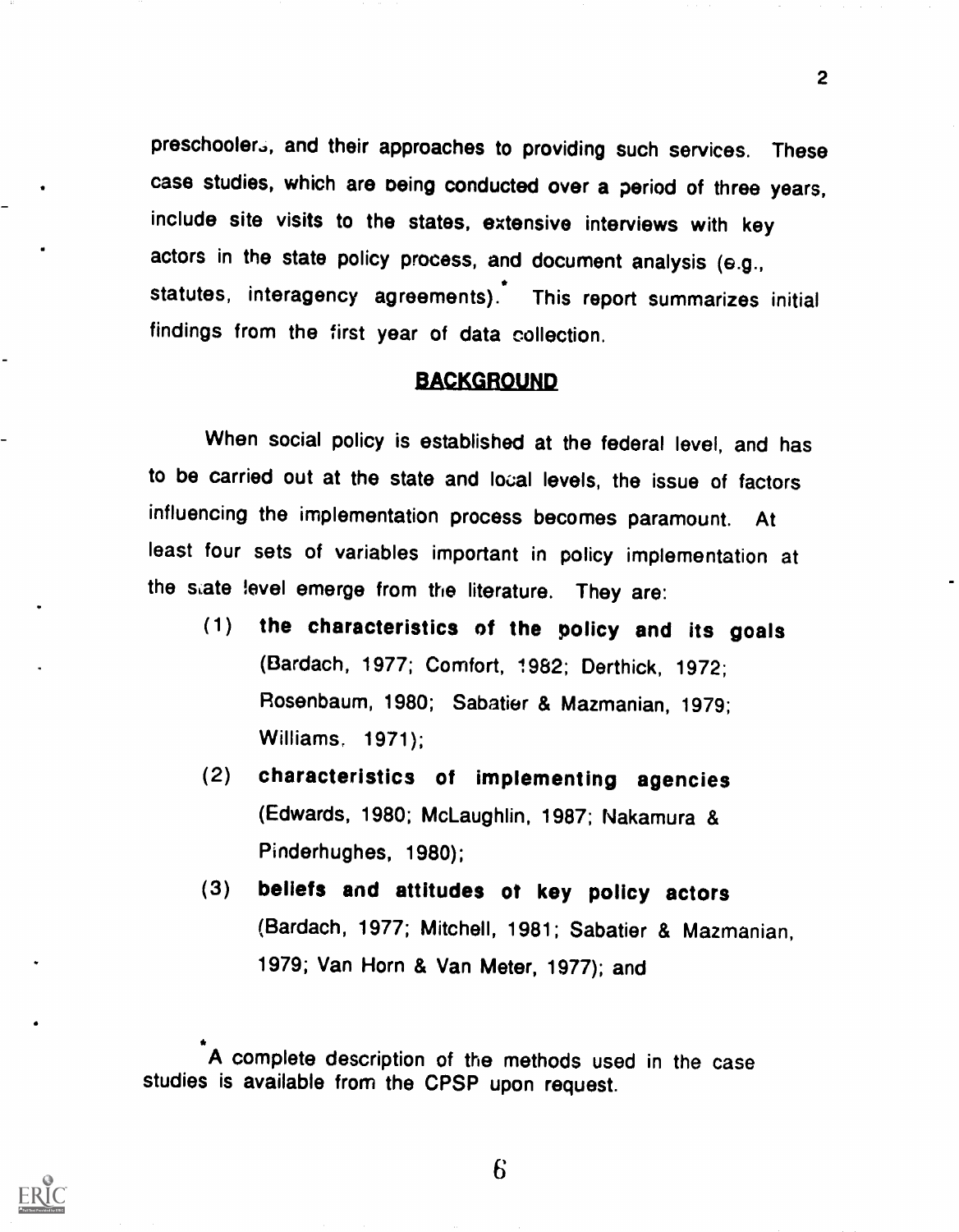(4) variations in administrative and governmental processes (Albritton & Brown, 1986; Berke & Kirst, 1972; Elazar, 1966; Greenberg, 1981; Johnson & O'Connor, 1979; McDonnell & McLaughlin, 1982; Wirt & Kirst, 1982).

When P.L. 99-457 (Part H) was passed in 1986, states were at different levels of development regarding services to infants and toddlers with handicapping conditions, as well as with regard to policies for service delivery (Meisels, Harbin, Modigliani, & Olson, 1988). The states also varied in the approaches taken to service delivery, policy development, and planning for future services. Additionally, states varied across many dimensions such as relative wealth, political support for programs for children, government organizational structure, and designated lead agency and its location within state government. It is with special attention to this diversity that case studies were designed to analyze, describe, and explain why and how implementation of P.L. 99-457 proceeds.

 $\mathbf{r}$ 

The law articulates fourteen minimum components of which a state system of early intervention services must be comprised (see Table 1). The law's prescriptions require states to generate policies, such as rules and procedures, to meet these fourteen components. In addition, this policy development must be coordinated among a variety of state agencies. Because of the very distinct and complex circumstances of implementation encountered in any given state, a detailed analysis of how end why states progress in negotiating policy implementation is critical.

7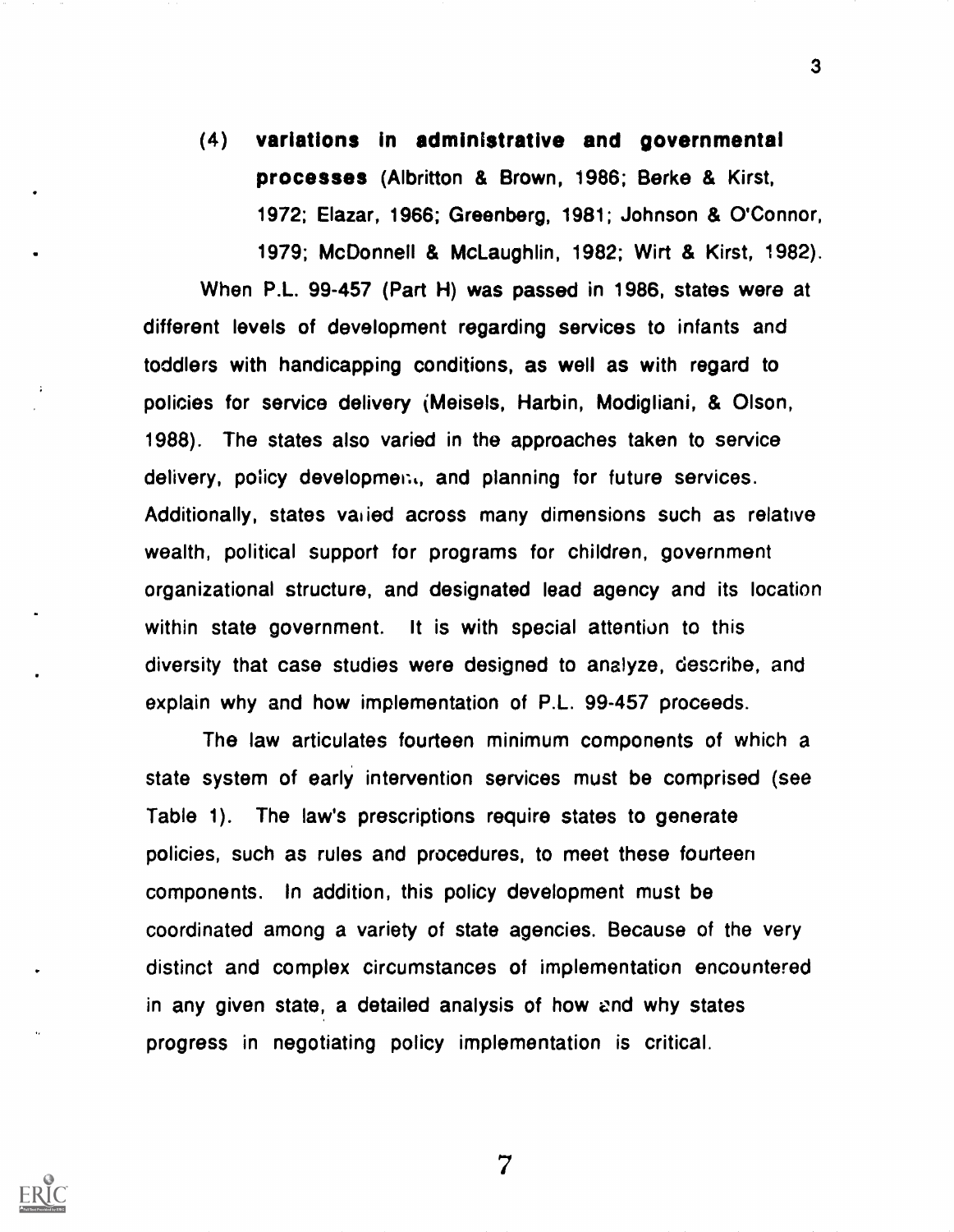#### Table 1

## MINIMUM COMPONENTS OF A STATEWIDE COMPREHENSIVE SYSTEM FOR THE PROVISION OF APPROPRIATE EARLY INTERVENTION SERVICES TO INFANTS AND TODDLERS WITH SPECIAL NEEDS

- 1. Definition of developmentally delayed.
- 2. Timetable for all in need in the state.
- 3. Comprehensive multidisciplinary evaluation of strengths and needs of children and families.
- 4. Individualized family service plan and case management services.
- 5. Child find and referral system.
- 6. Public awareness.
- 7. Central directory of services, resources, experts, research and demonstration projects.
- 8. Comprehensive system of personnel development.
- 9. Single line of authority in a lead agency designated or established by the governor for implementation of:
	- a. General administration and supervision.
	- b. Identification and coordination of all available resources.
	- c. Assignment of financial responsibility to the appropriate agency.
	- d. Procedures to ensure the provision of services and to resolve intra- and inter-agency disputes.
	- e. Entry into formal inter-agency agreements.
- 10. Policy pertaining to contracting or making arrangements with local service providers.
- 11. Procedure for timely reimbursement of funds.
- 12. Procedural safeguards.
- 13. Policies and procedures for personnel standards.
- 14. System for compiling data on the early intervention programs.



 $\delta$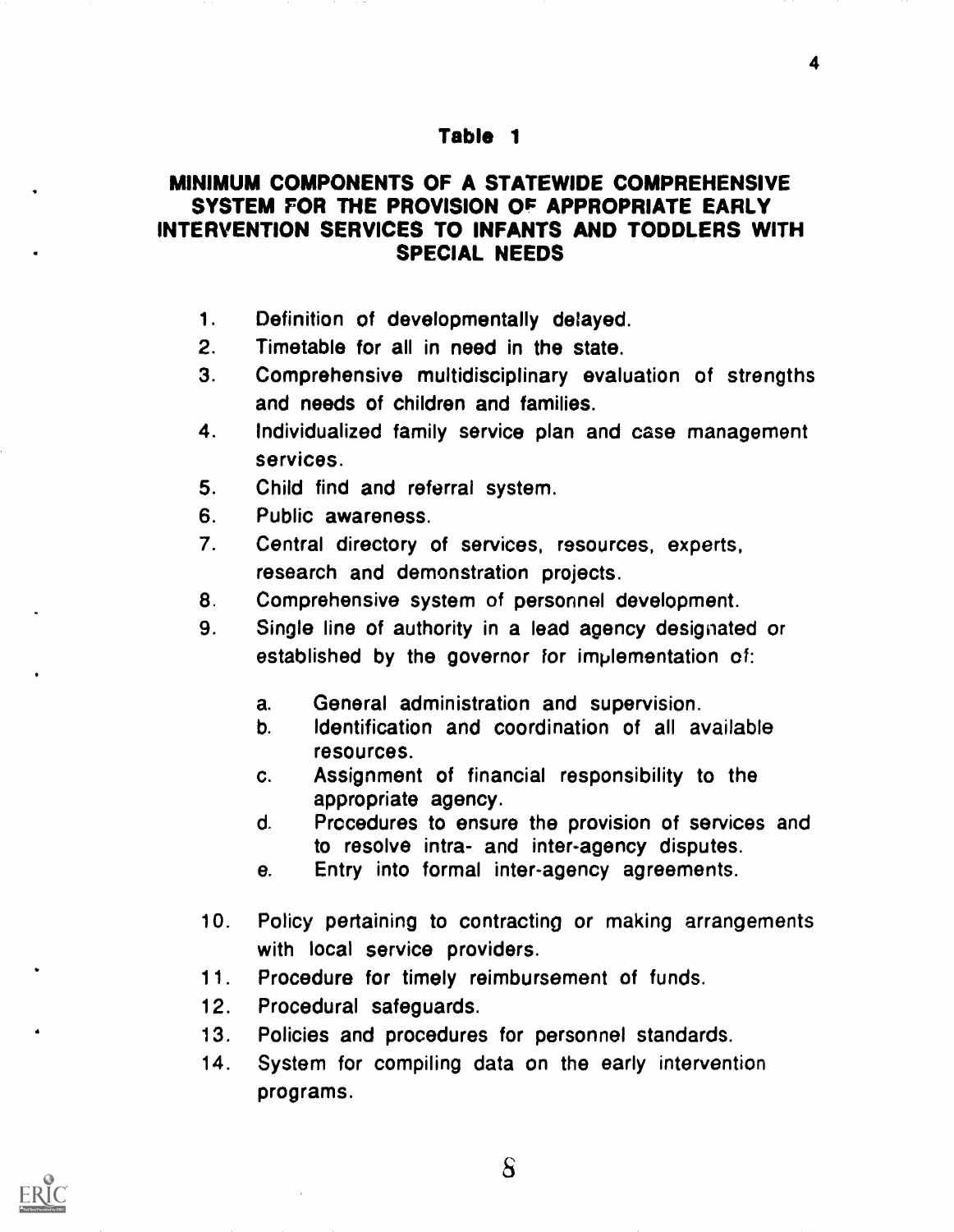#### **APPROACH TO STUDYING IMPLEMENTATION**

This study is examining the implementation process as composed of three major phases: pojicy development, policy approval, and policy application. During the first year (1988-89)  $e^{\dagger}$ case studies, the phase of policy development was studied. This phase includes the generation of a set of written rules and procedures by each of the states which guide the allocation of resources, identification of the eligible candidates for the services, delineation of the system of services, identification of who will deliver the services, and stating the conditions under which the services will be delivered. It is noteworthy that the three phases overlap in some ways. For instance, while many policies were being developed in the states, there were also attempts to begin to implement parts cf them.

This study attempts to describe enabling factors, those state characteristics or phenomena which facilitate policy development, as well as factors that operate as **barriers** to inhibit the policy process. Prior to data collection, CPSP considered eight possible global factors that might influence policy development and implementation; they are displayed in Table 2.

## FACTORS INFLUENCING POLICY DEVELOPMENT

The case studies of six states found that there are many different combinations of these eight factors which can operate to enhance policy development. The number, type, and combination of factors differed across states. Policy development, moreover,



9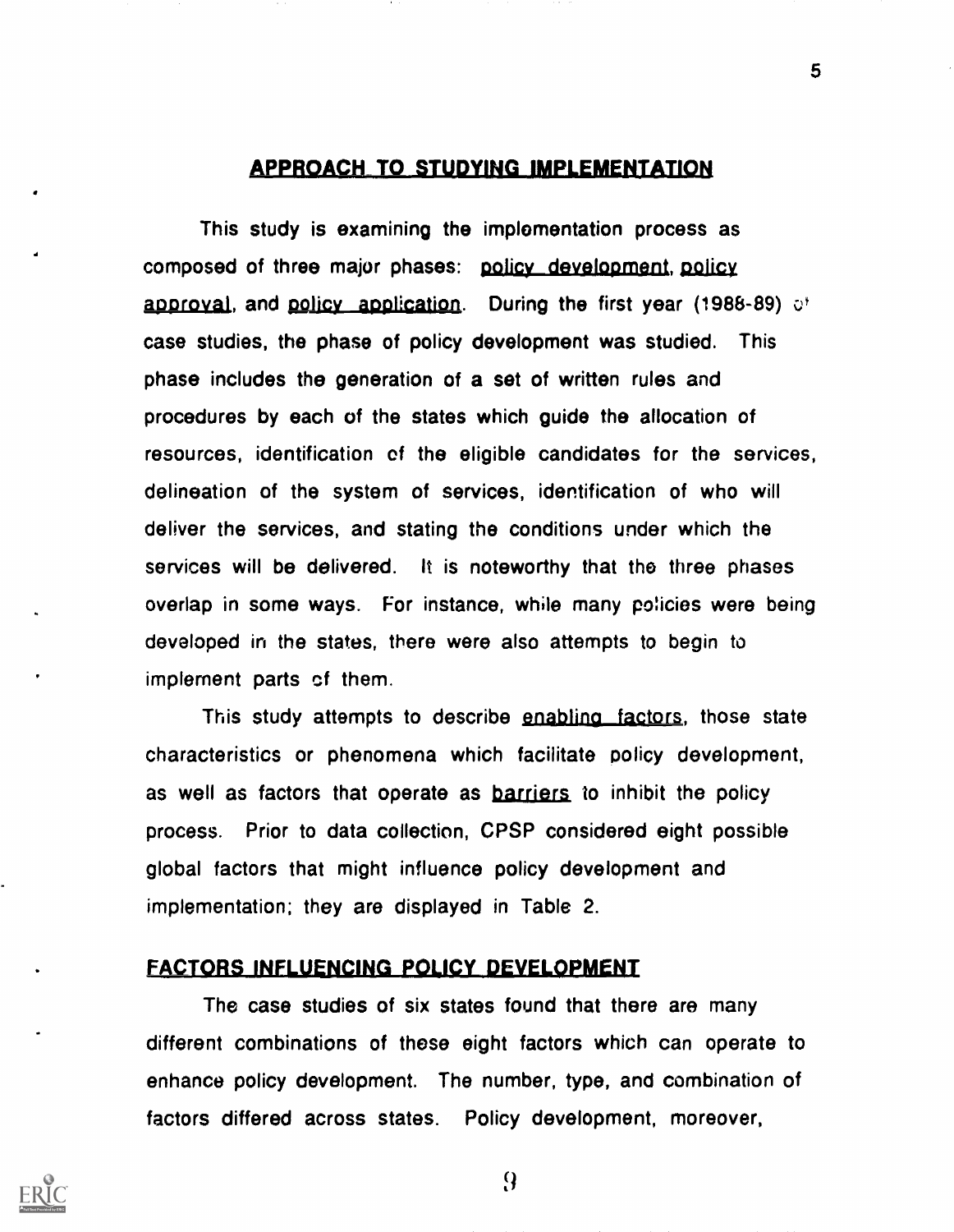## Table 2

6

## EIGHT FACTORS RELATED TO THE PHASES OF POLICY IMPLEMENTATION

- History A state's past record of service provision and coordination for young children with special needs.
- Political Climate Current sentiment in the state, especially among key policy makers, regarding the need for child-related prograrns and policies.
- Available Resources Availability of fiscal resources or programs for handicapped infants and toddlers. Availability of trained personnel and/or personnel preparation programs in the state to meet service demands.
- Existing Policies The comparability and compatibility of existing policy statements (e.g., statutes, standards, guidelines) to policy required by Part H of P.L. 99-457.
- Key People State government officials, agency staffs, and advocacy groups who play a role in Part H policy development and application.
- Policy Development Process Formal and informal procedures used to develop and obtain approval of policy related to Part H.
- State Government **Structure** Location and authority of Part H related to the decision-making points in state government.
- Shared Vision Clear articulation of conceptualization of a coordinated service delivery system for Part H by more than one power source.



d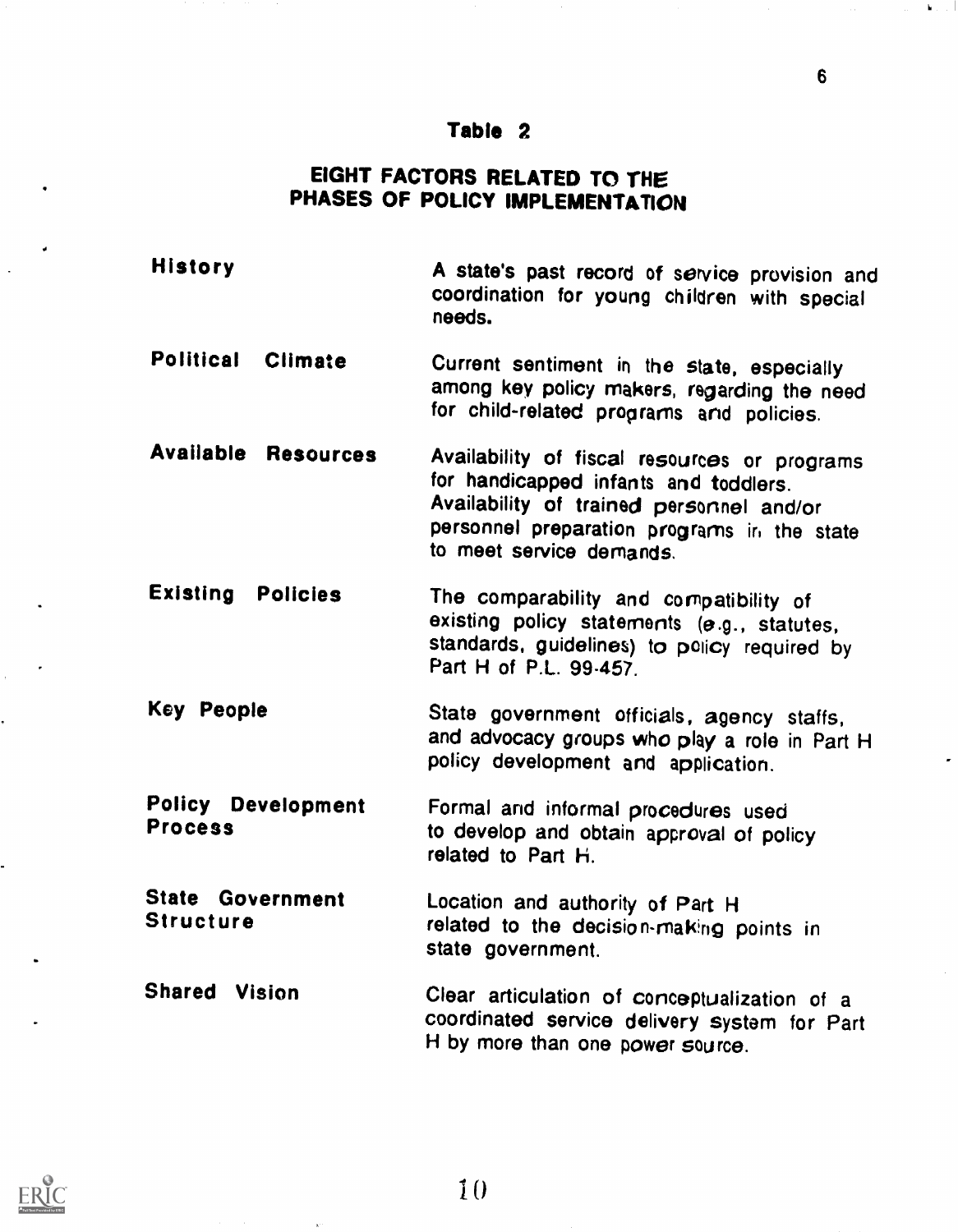appeared to be affected by barriers of various kinds which, in some states, were counteracted or overcome by positive factors. As might be expected, in some states barriers were more detrimental to policy development than in others.

States varied in the number of factors influencing policy development. This study found that a range of four to six factors noted in Table 2 were operating in each of the states. Based on our analysis, no state had all eight enabling factors operating, although all of the eight proposed factors did appear in one or more states. Each state had at least one identifiable barrier to policy development which could be a component of a favorable enabling factor For example, in one state the interagency government structure served to facilitate progress, but the unclear fiscal authority of state agencies (another aspect of government structure) was a barrier. The following summarizes the findings about how these factors operated. Despite the variability among states, there are systematic relationships which can be Jsed to guide future policy development.

#### **Enabling Factors**

Historical Factors Related to Children with Handic ups. Three types of historical factors in the states were found to have an impact. First, some states had a history of interest in, and service to, young children with handicapping conditions prior to the passage of P.L. 99-457. This, along with a history of political support in the legislature for services to this group of young children, tended to facilitate progress in formulating policies for Part H of P.L. 99-457.



11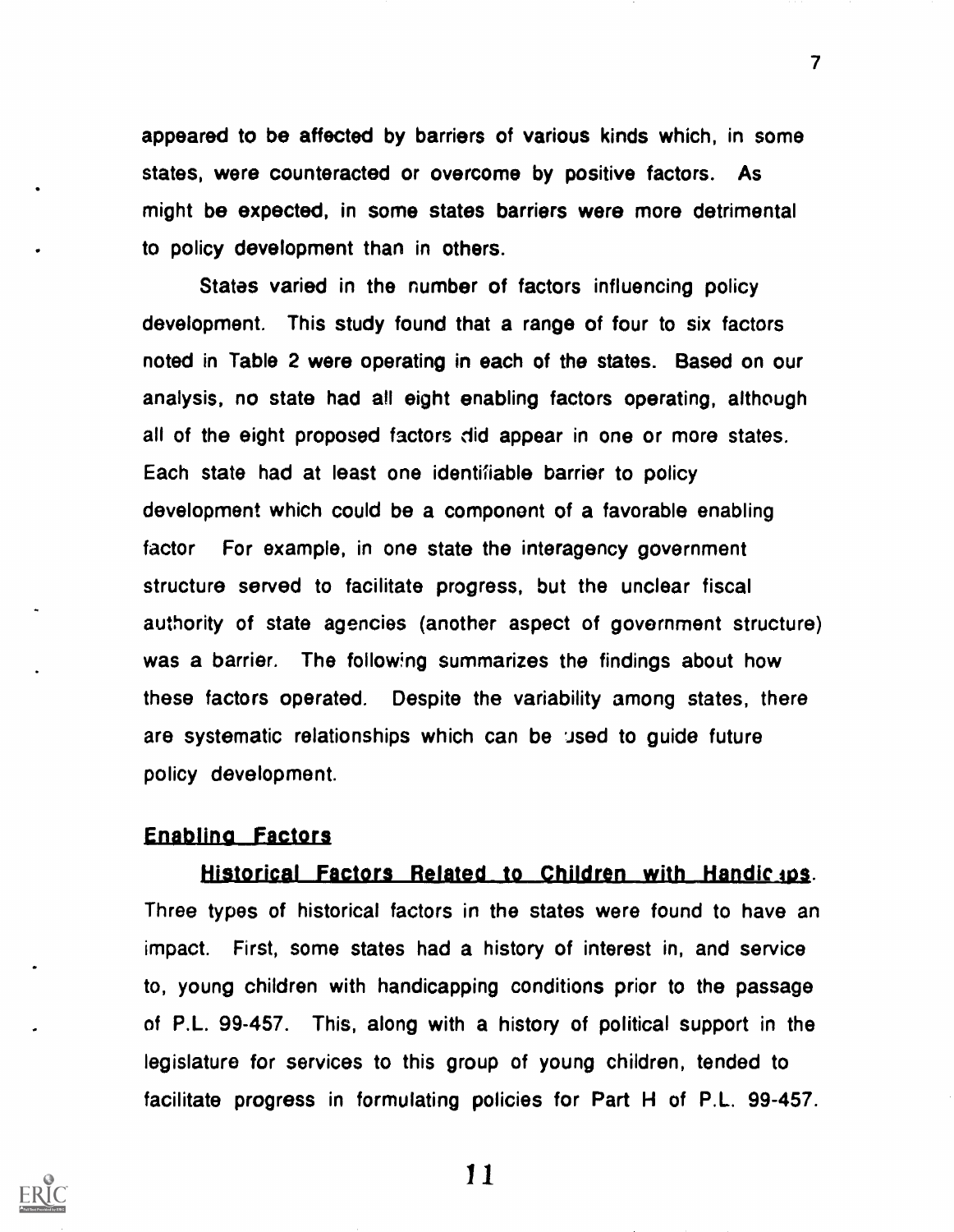A third important historical aspect was the continued presence of several key decision-makers in different state agencies with a history of working cooperatively prior to the passage of P.L. 99-457. These case studies suggest that positive, long-standing personal relationships among key persons in state agencies are important for the development of trust necessary for the development of coordinated or compatible policies.

Key Persons. One of the clearest findings from these case studies is the important role played by persons who are willing to expend some of their personal and/or poiitical influence to trigger action on policy development, approval, and implementation. Although the lead agency has the mandated responsibility to coordinate services and finances, rarely does a single state agency have the authority within government to do this.

In developing policy for Part H, a number of potential groups, constituencies, and actors can exercise influence.

They include:

- The Governor
- Part H Coordinator and Staff
- Interagency Coordinating Council
- Institutions of Higher Education
- Local Service Providers
- Other State Agencies
- Parents and Advocacy Groups
- Professional Organizations
- Legislature
- Lead Agency

Our analysis indicates that it is necessary to activate at least four to five "spheres of influence" (see Figure 1) if some kind of

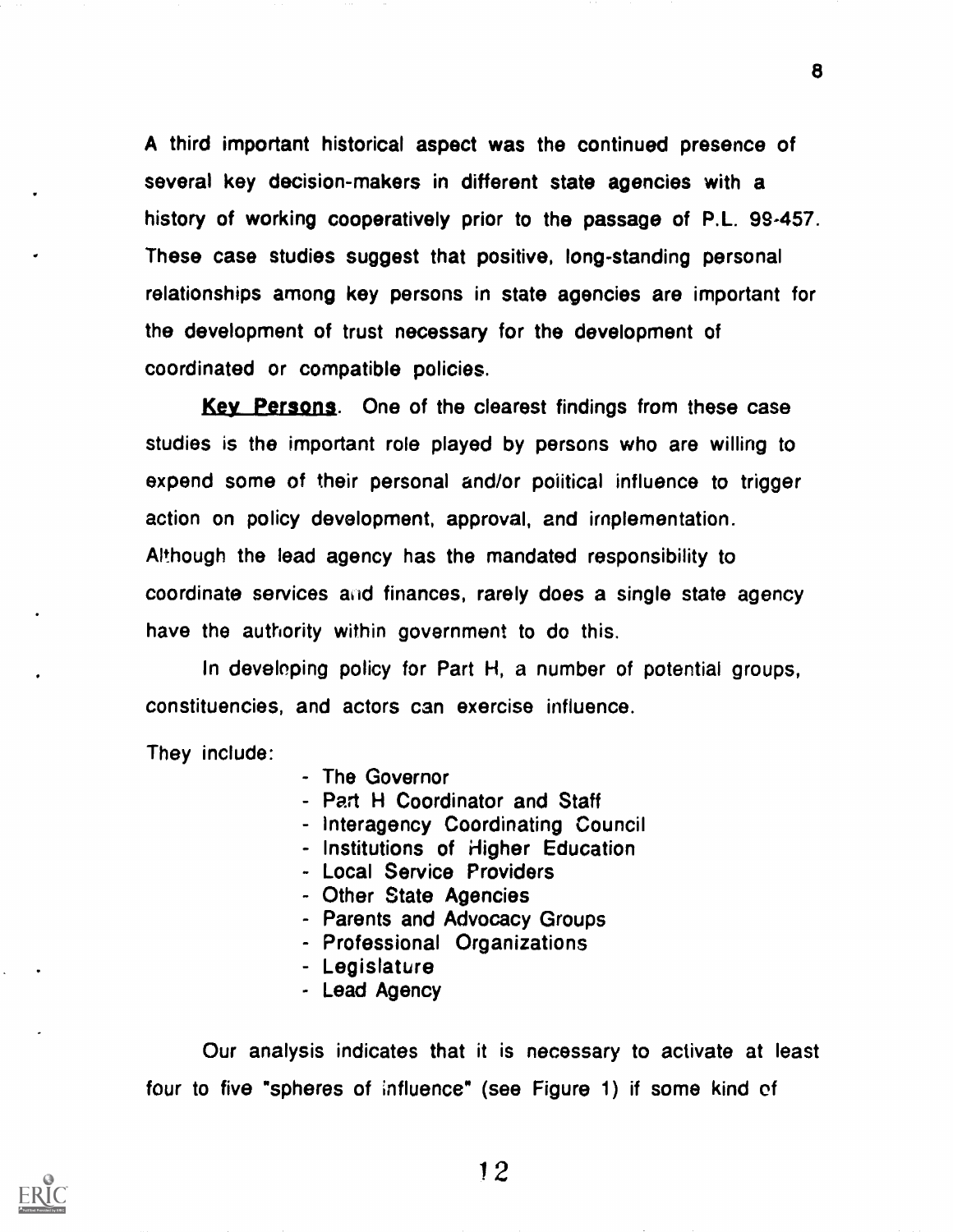

## Illustration of Activation of Multiple Spheres of Influence in One State





 $\mathbf I$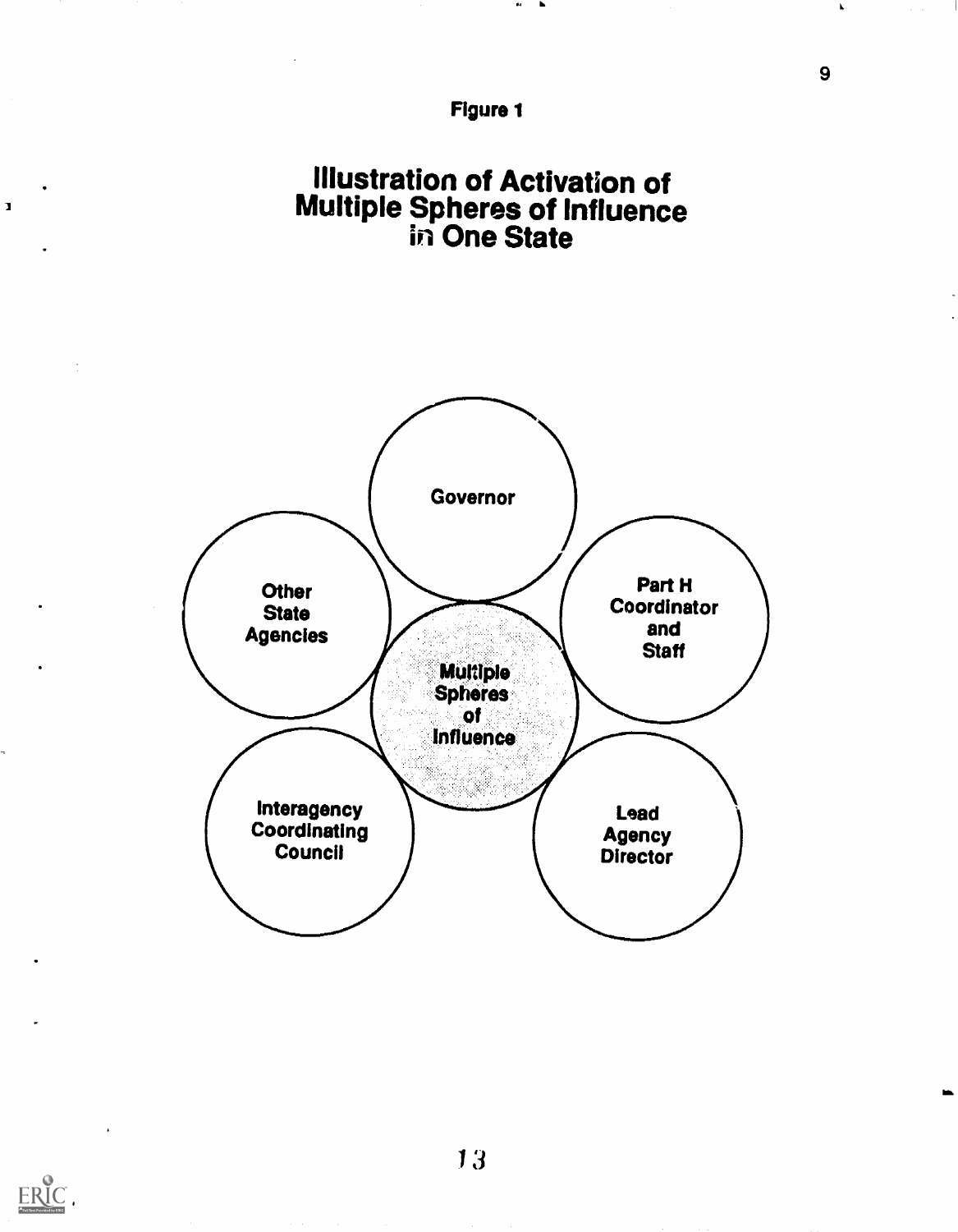effective action is to take place. We have found that there needs to be one or more persons in the lead agency committed to the Part H program, but there must be other persons in various centers of influence, as well, if progress is to be made in policy development. Specifically, we found that active participation by several agency administrators at the division director level (e.g., director of special education) was critical in the policy development process.

A second finding which emerged under the rubric of "key people" was the importance of characteristics and skills of state administrators. In particular, characteristics and skills of the Part H Coordinator or the lead agency director appear critical in the successful negotiation of the policy development phase of P.L. 99- 457 (Part H). These skills include: (1) being knowledgeable about state systems; (2) having previous experience with an interagency approach; (3) using a participatory policy development style; (4) being informed about funding sources and systems; (5) having political skills that encourage actors such as legislators and the governor to support Part H; and (6) being willing to take risks. Furthermore, we have found that a lead agency director, such as the director of special education programs, who is highly involved in providing vision and leadership contributes to progress in the development of policy.

Also, we found that states in which the Part H staff have a variety of competencies are making significant progress in the early phases ot policy development. In these states, the Part H Coordinator's planning in se!acting these staff was clear.

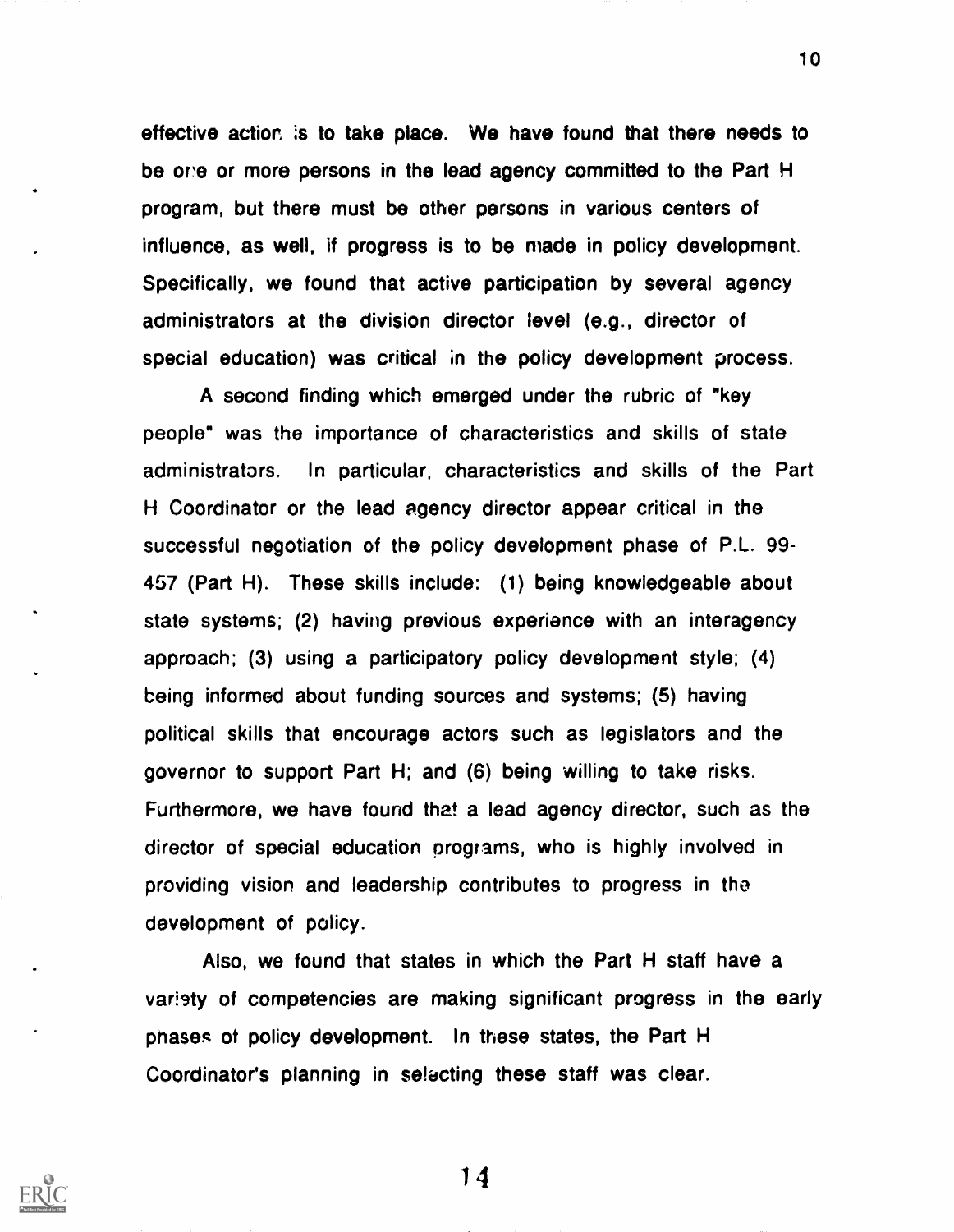Shared Vision. Our analysis suggests that a vision of the desired service system, which is shared by multiple persons in saveral centers of influence is critical to progress. This means that some person, or group of persons, has been able to develop the conceptualization of the future service system for their state and is able to articulate that image in an effective fashion to other persons. Shared vision means a clear portrait of:

- (1) who is to be served by this legislation,
- (2) who will provide the services,
- (3) the nature of the services to be provided and where they will take place,
- (4) the special conditions are under which the services will be provided,
- (5) how the service components are integrated into a system,
- (6) how the services will be funded,
- (7) how services will be coordinated, and
- (8) the values or philosophy which undergird all of these.

Progress also appeared to be related to the sharing of this vision across four to five agencies, organizations, power sources, and constituencies. An important part of the vision also is a set of administrative and political strategies by which the state can move from its current position to the desired vision.

**Process of Policy Development.** States that feature multiple Jevels in the process of coordination in policy development appear to have an advantage. For example, in many of the case study

15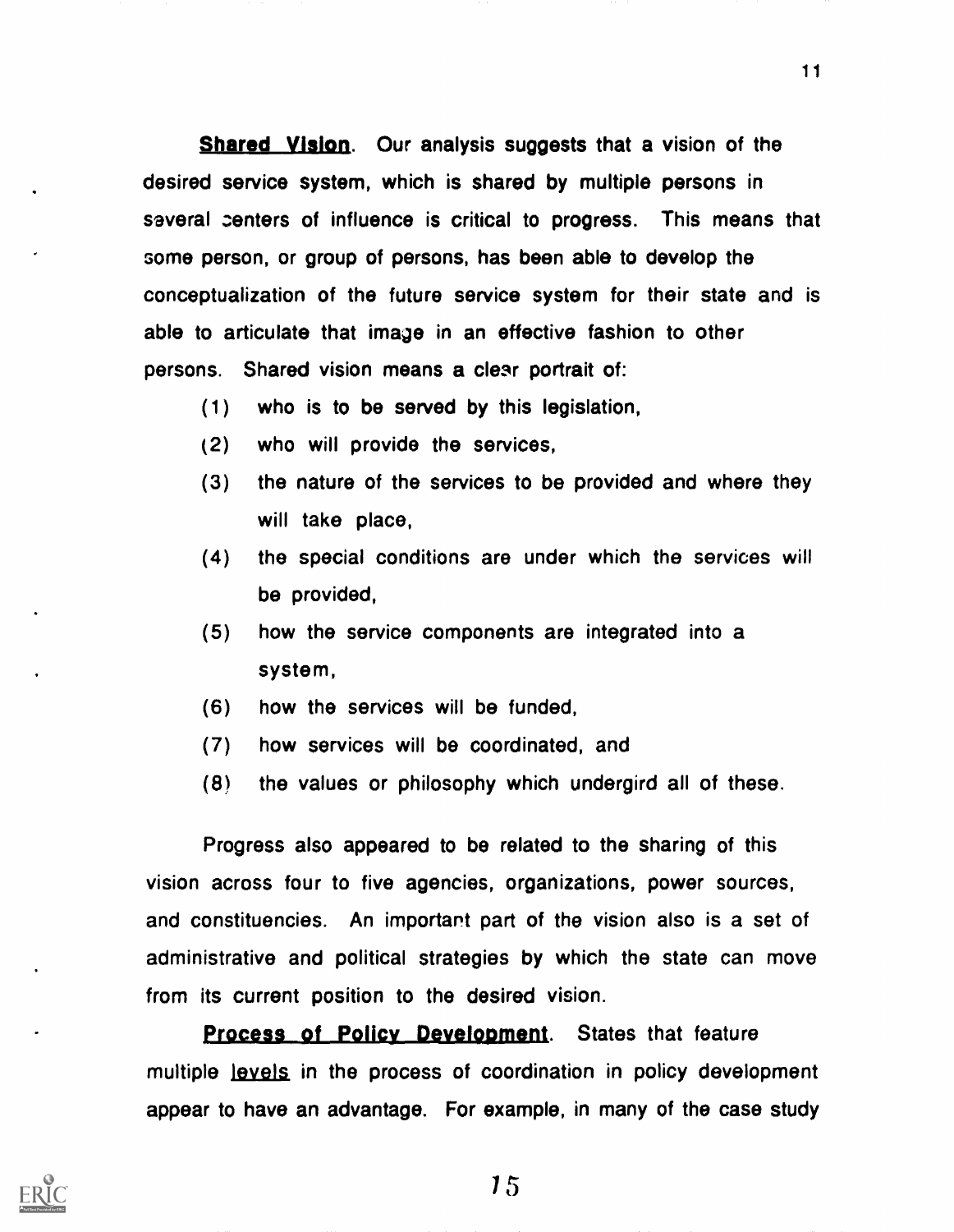states, not only were there coordination efforts across two or three agencies at the agency director level, but at the staff level, as well.

Cooperative policy development across agencies was also a hallmark of state progress. In four states, participation of most of the key agencies and constituencies was sought during policy development and planning. An atmosphere of cooperation and multiple \*ownership" seemed to emerge in the states where participation by a wide variety of agencies and groups was sought.

Governmental Structure. One of the factors which seemed to lead to more effective policy development, was the prior existence, or construction, of mechanisms for planning and program coordination such as interagency and intra-agency work groups to plan services for children. Three of the six states appeared to have models for such cooperation already in place, while two others had little or no experience in cooperative, cross-agency planning and programming prior to 1986. Yet, establishing structures at multiple administrative levels, which aid interagency communication and coordination, appeared to enable sates to plan more effectively. A mechanism for enhanced interagency communication at the division director's level was found in several states which are making considerable progress. While the ICC often played a supportive role, the administrative structure composed of high-level decision makers (i.e., commissioners or division directors) played the major role in facilitating coordinated planning and policy development. This binding is not surprising since ir. these states the ICC did not have the authority to commit or expend state funds. Three states



16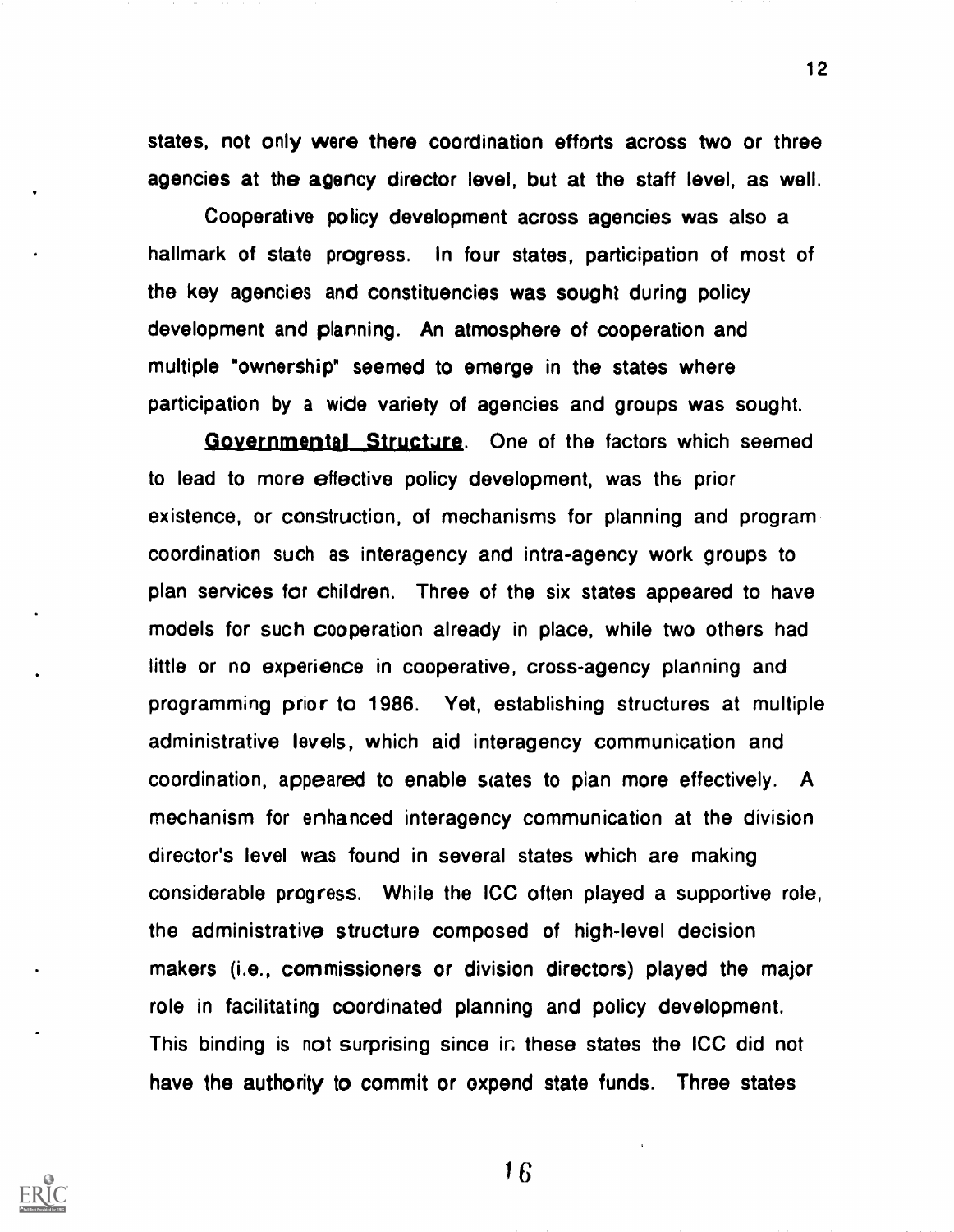have some local-level coordination efforts such as a local coordinating council.

The use of Part H staff as liaison to other agencies and the coordination of Part H efforts with other state early childhood initiatives enabled substantial progress to be made in some states. This approach was used in states with a formal interagency administrative structure as well as in some with a traditional state government structure where agencies are autonomous units.

Political Climate. Two aspects of this variable (See Table 2) were manifested in the case study states. First, a climate of cooperation and trust among various state agencies, among the Part H staff, and between the lead agency and the Interagency Coordinating Council (ICC) contributed to enabling three states to develop policy related to Part H. Second, the general political climate, in the form of a public commitment to children by policymakers helped to gain support for policy development related to P.L. 99-457. This climate developed through the Governor's office and/or through the legislature. Some elected officials used a strategy of relating the need for early childhood programs to longterm economic benefits for the state. We also observed that a favorable climate was often a function of influential parents and agency representatives putting children's issues on the policy agenda.

Resources. Regardless of favorable history, political climate, or governmental organization, there clearly needs to be a base of state resources available on which to build a coordinated system of funding and services. Regardless of overall state

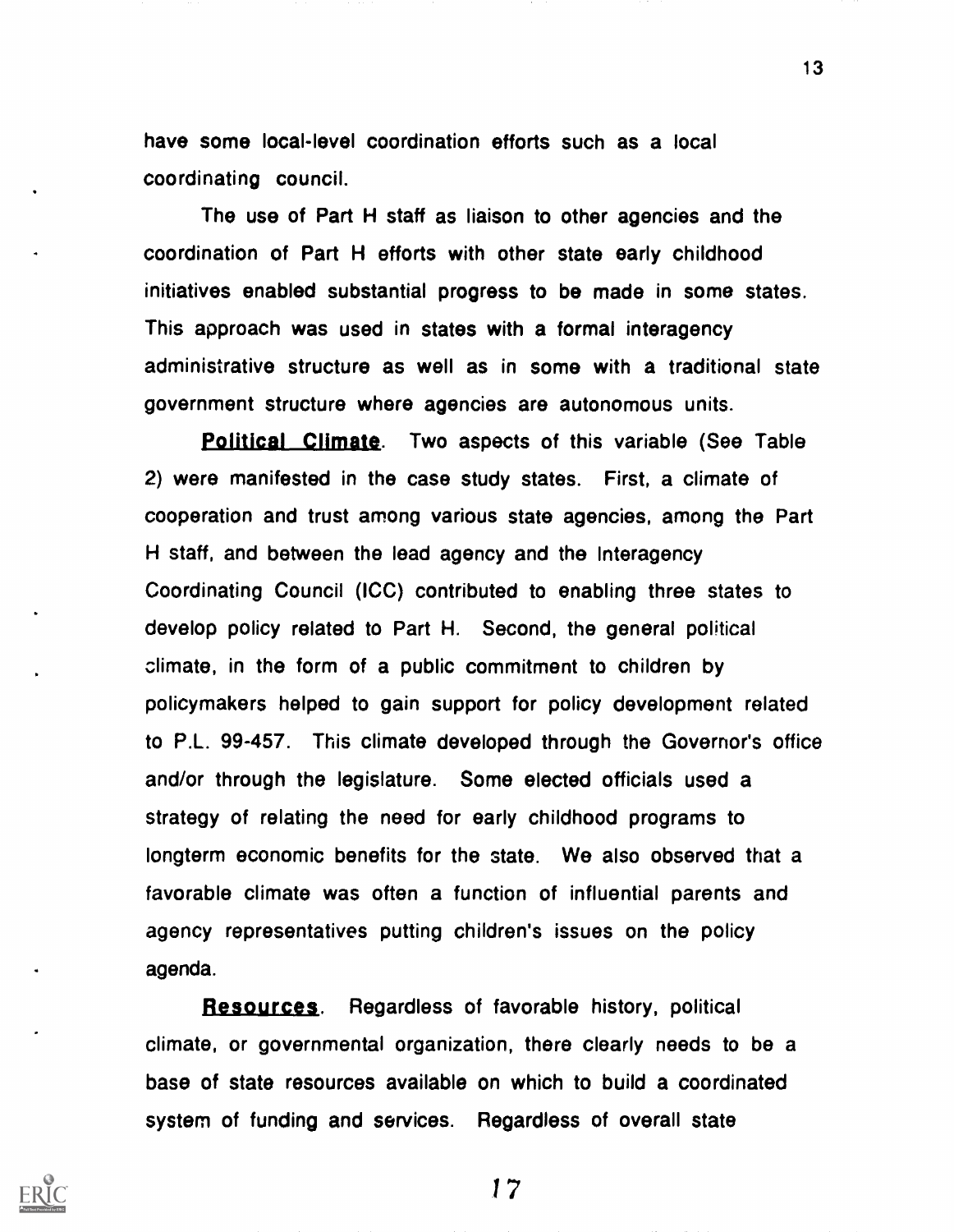resources, some existing state funds for these services, even if limited, enabled states to make ciear progress in policy development. Existing services for infants and toddlers, which provide a basis for building additional programs, allowed five of the states studied to secure additional state funding and to garner support for services related to Part H of P.L. 99-457. Similarly, states with commitments from institutions of higher education, and thus a strong base for the preparation of qualified personnel, were better able to plan for service delivery.

**Existing Policies.** States differed substantially in the existence of policies similar to the requirements of P.L. 99-457 when the legislation was passed in 1986. Those states with policies that had established the process and structure for early intervention programs appeared to have a beginning advantage in making progress towards formulating additional, related policies. States that enacted legislation or formal directives early in the planning stages for Part H which stipulated the use of multiple funding sources, for example, seemed to be laying the foundation for the formulation of additional policies necessary for the full implementation of the Part H program.

### Barriers

Table 3 presents the strength of the previously discussed enabling factors across states. It also displays the major barriers (indicated by asterisks) which operated in the six states. States began the process of formulating policy for Part H at different



18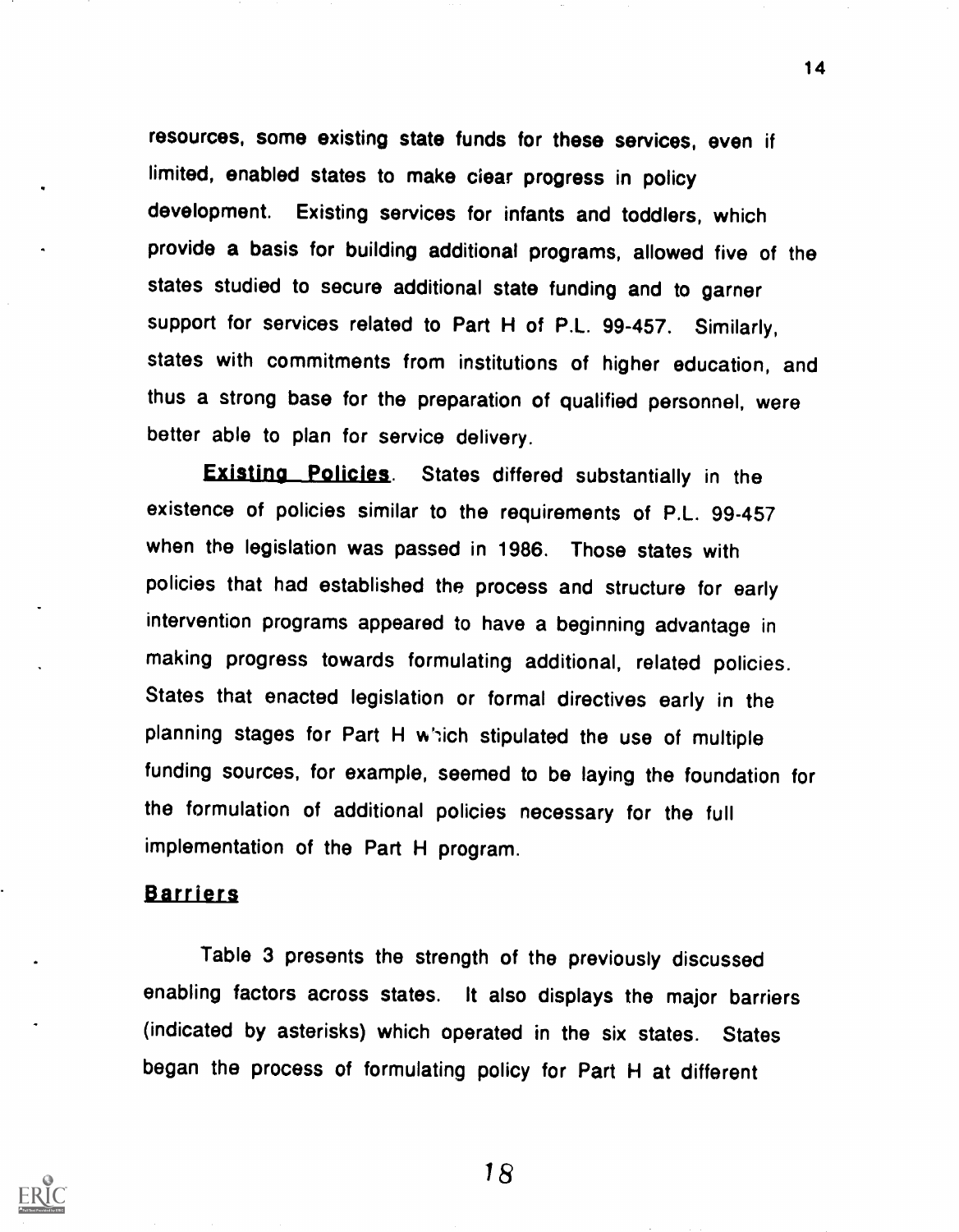## Table 3

## Strength of Factors Operating to Influence Policy Development for Part H of P.L. 99-457

| <b>State</b> | <b>History</b>             | <b>Key</b><br>People       | <b>Resources</b>           | <b>Policies</b>            | Government<br><b>Structure</b> | Policy making<br><b>Process</b> | <b>Shared</b><br><b>Vision</b> | <b>Political</b><br><b>Climate</b> |  |  |  |  |  |  |  |  |             |      |
|--------------|----------------------------|----------------------------|----------------------------|----------------------------|--------------------------------|---------------------------------|--------------------------------|------------------------------------|--|--|--|--|--|--|--|--|-------------|------|
| A            | Moderate                   | <b>Extremely</b><br>Strong | Moderate                   | <b>Weak</b>                | Weak / Moderate                | Strong                          | <b>Extremely</b><br>Strong     | <b>Extremely</b><br>Strong         |  |  |  |  |  |  |  |  |             |      |
|              |                            | $\star$                    |                            |                            |                                |                                 |                                |                                    |  |  |  |  |  |  |  |  |             |      |
| B            | <b>Extremely</b><br>Strong | <b>Extremely</b><br>Strong | Strong                     | <b>Extremely</b><br>Strong | <b>Extremely</b><br>Strong     | <b>Extremely</b><br>Strong      | <b>Extremely</b><br>Strong     | Strong                             |  |  |  |  |  |  |  |  |             |      |
|              |                            |                            |                            |                            | $\star$                        |                                 |                                |                                    |  |  |  |  |  |  |  |  |             |      |
| C            | <b>Extremely</b><br>Strong | Moderate                   | <b>Extremely</b><br>Strong | Moderate                   | Weak                           | <b>Weak</b>                     | Moderate                       | Weak /<br>Moderate                 |  |  |  |  |  |  |  |  |             |      |
|              |                            |                            |                            |                            | $\star$                        |                                 |                                | $\star$                            |  |  |  |  |  |  |  |  |             |      |
| D            |                            |                            | <b>Weak</b>                |                            |                                | <b>None</b>                     |                                |                                    |  |  |  |  |  |  |  |  |             |      |
|              | Weak                       | <b>Weak</b>                |                            |                            |                                |                                 |                                |                                    |  |  |  |  |  |  |  |  | <b>None</b> | None |
|              | $\star$                    | $\star$                    |                            |                            |                                |                                 | $\star$                        | $\star$                            |  |  |  |  |  |  |  |  |             |      |
| E            | <b>Extremely</b><br>Strong | <b>Extremely</b>           | Moderate                   |                            | Strong                         | Strong                          | <b>Extremely</b>               | Strong                             |  |  |  |  |  |  |  |  |             |      |
|              |                            | Strong                     | $\star$                    | Strong                     | $\bigstar$                     | $\star$                         | Strong                         | $\star$                            |  |  |  |  |  |  |  |  |             |      |
| F            | <b>Extremely</b><br>Strong | Moderate                   | <b>Extremely</b><br>Strong | Moderate /<br>Strong       | Moderate                       | Moderate                        | Moderate                       | Weak /<br>Strong                   |  |  |  |  |  |  |  |  |             |      |
|              |                            |                            | $\star$                    | $\bigstar$                 | $\star$                        | $\bigstar$                      |                                | $\star$                            |  |  |  |  |  |  |  |  |             |      |

 $19$  mevel \*Indicates that an aspect of this factor operated as a significant barrier to progress in developing policy for Part H.  $20$ 

ERIC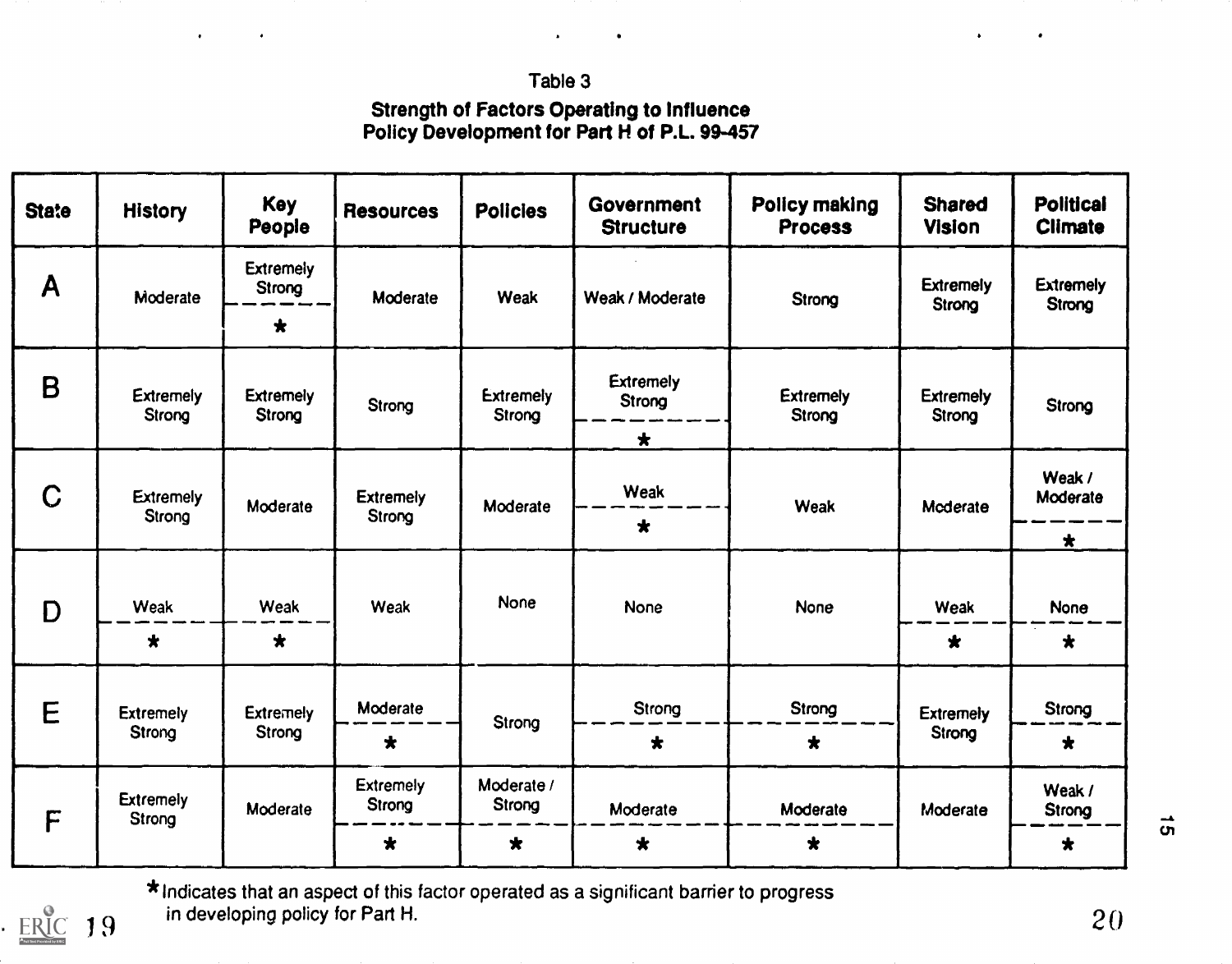points. Some states had existing mechanisms to foster interagency collaboration. Others had a political climate ripe for committing resources to early intervention programs.

The preceding discussion has illustrated the variety of positive, enabling factors which are associated with progress in policy development for Part H. A similar situation was found regarding barriers to developing policy in the six case studies. These factors, which impeded policy development, varied across states. As illustrated in Table 3, a factor such as government structure acted as an enabler in some states and as a barrier in others. In some instances one aspect of a global factor enabled progress, while another aspect of the same factor impeded the state's progress.

Five factors emerged in the first year of these case studies as major barriers to policy development regarding P.L. 99-457. While no factor cut across all of the states studied, these five did appear in more than one case study.

Process of Policy Development. States in which there is a tradition of local autonomy in policymaking were faced with a set of difficulties which states with more centralized authority do not face in implementing Part H of P.L. 99-457. In traditionally decentralized states, state government must take on the new role of setting standards, writing policy, and distributing resources equitably in order to meet the service demands ot Part H. Such centralized policymaking has caused dissatisfaction in several states with a tradition of local control, and was seen as stifling the entrepreneurial capacity of local providers.

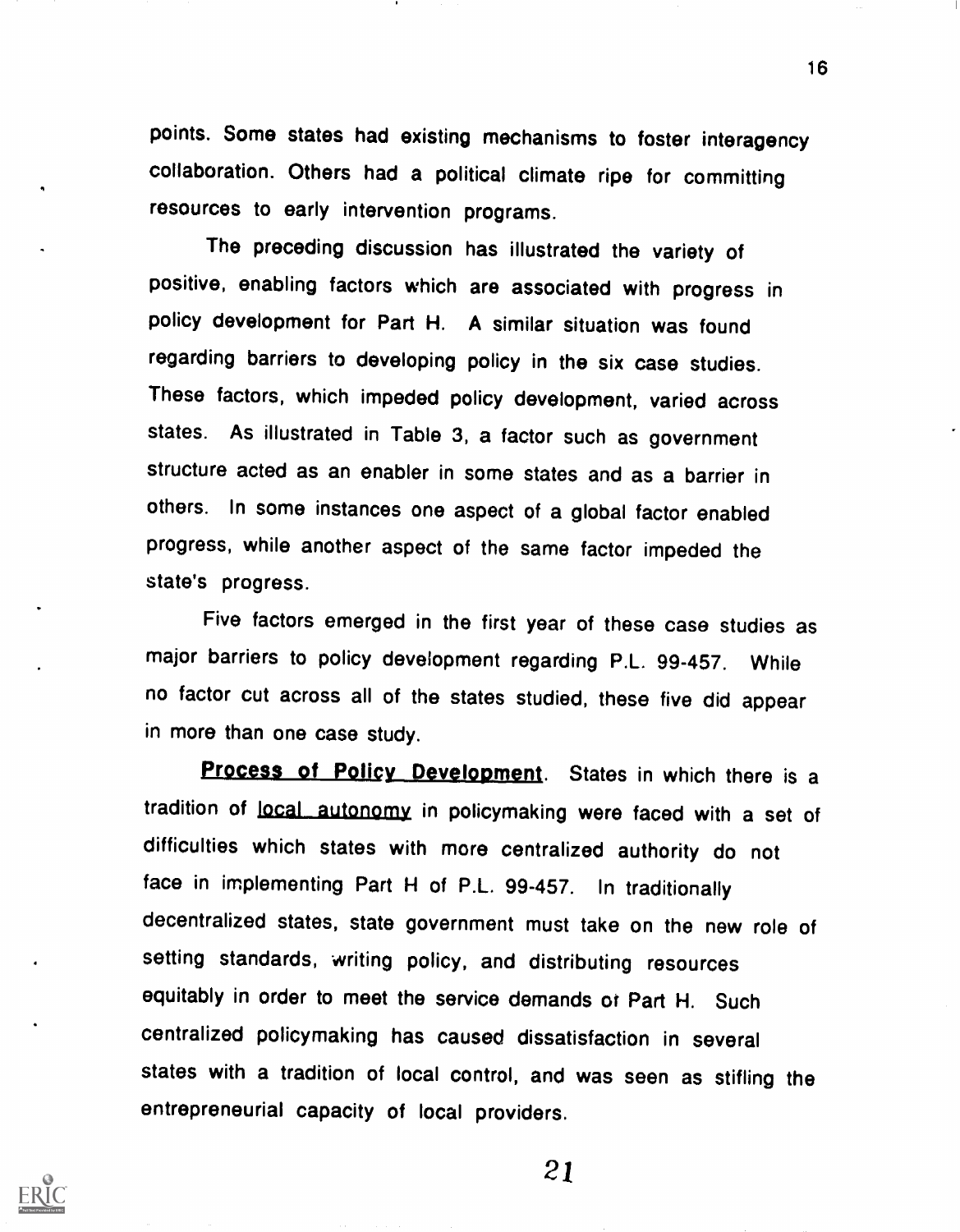## Governmental Structure. Some state government

structures can and do pose barriers to policy development. Having a large number of clearance points at the state level for policy approval, for example, has proved to be a stumbling block in some states. In one state, a change in the designation of the lead agency was very disruptive for personnel, as well as to the development of an interagency vision for service delivery.

In some states the existence of early intervention services prior to the passage of P.L. 99-457, and the concomitant structure of decision making presented difficulties for the successful implementation of Part H. An existing service system, for example, may not address family needs in the comprehensive, family empowering way the law intends and requires. Thus, although an existing interagency structure for early intervention services may mean that a state has a value system which places an emphasis on the needs of young children, implementation of this particular law may require difficult changes in current practices in order to meet the new requirements.

Political Climate. As noted above, an ethos of local autonomy can create a barrier to a statewide system of services by inhibiting the coordination necessary at the state level. It appears that leaders must realize that a sense of ownership in the program and policies should be balanced with the need for fair and uniform policies. Changes in key policymakers, such as the governor or agency heads, also were found to disrupt the climate of commitment to children's programs. One aspect of this disruption is the re-



22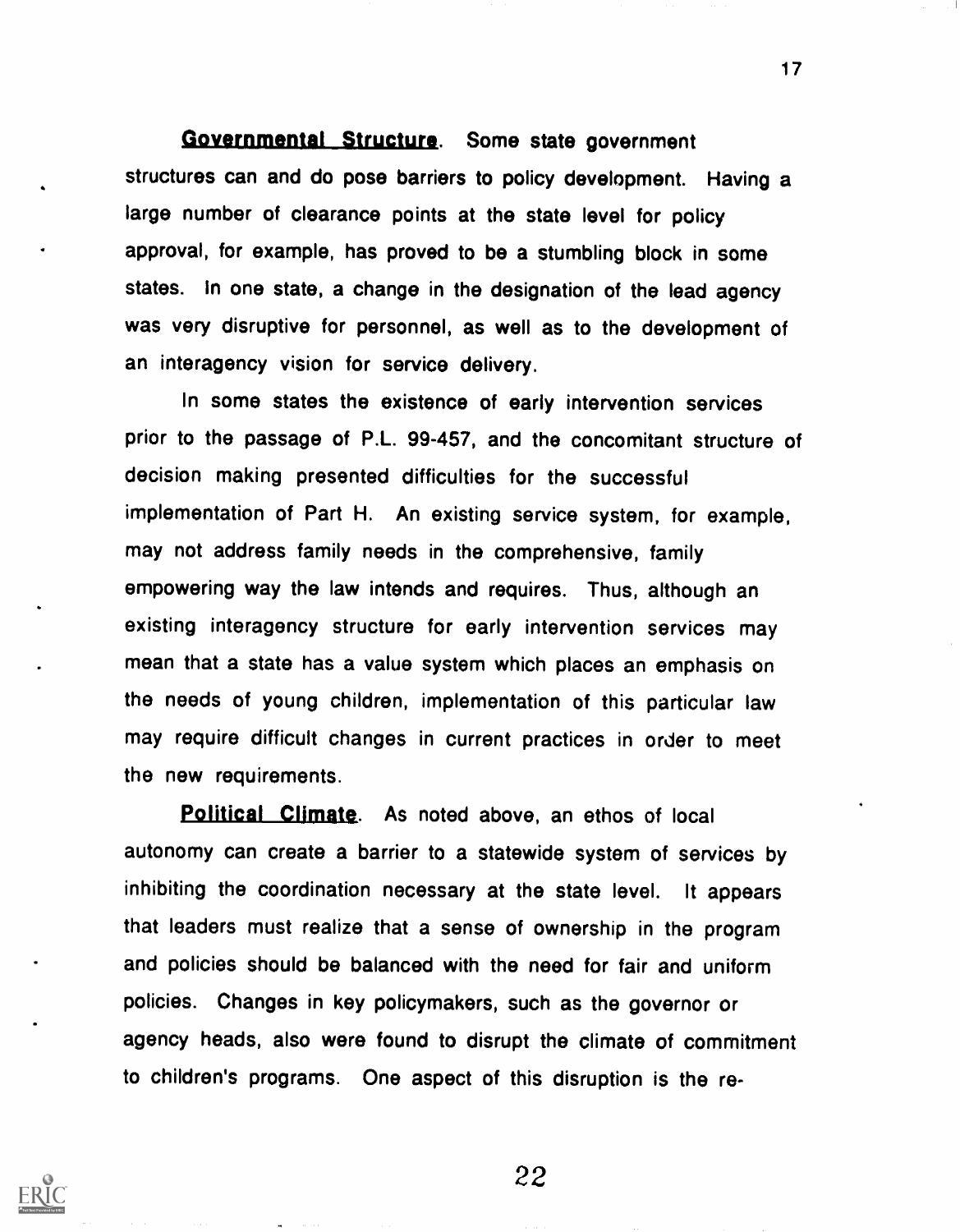education necessary to help a new policymaker understand the demands of the law.

A governor who was not supportive of children's programs was also found to be a significant barrier to be overcome in two case studies. Similarly, a lame duck governor can impede progress by virtue of his/her diminished power to shape policy and the reluctance of state planners to move forward before the new governor takes office. Finally, wher the political climate in a state is not conducive to coordinating services because of "turf guarding" by agencies who have traditionally been autonomous, precise policy is understandably difficult to develop. We found that one way states are dealing with such difficulties and uncertainties is by writing policy that is not specific about responsibilities, relying upon later events to clarify such politically sensitive issues.

Resources. First, the general economic condition of the state sets the tone for the expansiveness permissible in planning for and implementing Part H. Second, at the policy development phase, issues of control over money at the department level emerged as a barrier. In some states we found that the structure of state government, with few interagency mechanisms in place, exacerbated the anxiety that department administrators expressed over how much of their limited resources will be required to be expended for these purposes.

The difficulty in securing commitment for significant levels of financing from different agencies was considerable in five of the states. Concerns about using Medicaid to fund early intervention services were also evident in at least one state, with staff



23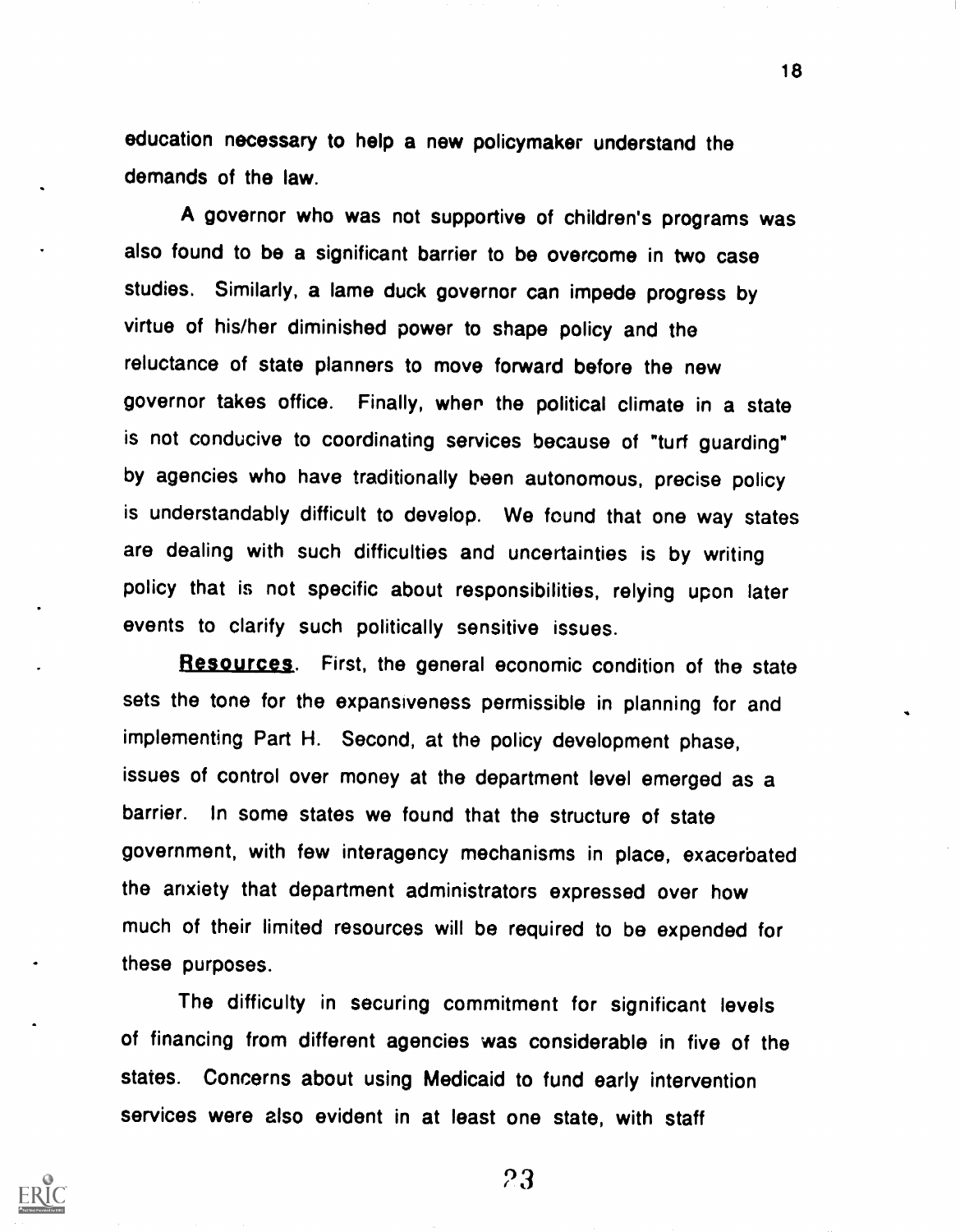expressing concerns about staff time, effort, and difficulties in predicting the costs of this funding alternative. In general, the expenditures of staff time necessary to explore possible funding sources and develop rates for services have presented significant obstacles for planning.

A general resource barrier is the lack of qualified personnel. States that lack programs for training early intervention personnel and/or the resources to build programs are fearful that shortages will critically affect services. These shortages, in turn, affect the vision for services which is developed in the state. The vision may be less than ideal if policymakers do not know whether, and what kind of, trained personnel will be available.

Key People. While the leadership and vision provided by key people such as lead agency directors, Part H Coordinators, and advocacy groups, were found to primarily serve as enabling factors, this factor also emerged as a barrier in two states. In these cases, legislators were not supportive of the Part H program and, in both states, agencies other than the lead agency resisted being involved in the program. In one state, advocacy groups were in conflict about how Part H planning and implementation should proceed.

Absence of Enabling Factors as Inhibitors. Deficits in three particular areas appear to affect adversely the states' ability to develop policy. First, the lack of support for policy objectives by a central person in a significant agency can impede policy development, as can the lack of leadership within the lead agency. By the same token, a lack of shared vision stalls the policy development process. Even if a key person has a vision of the



24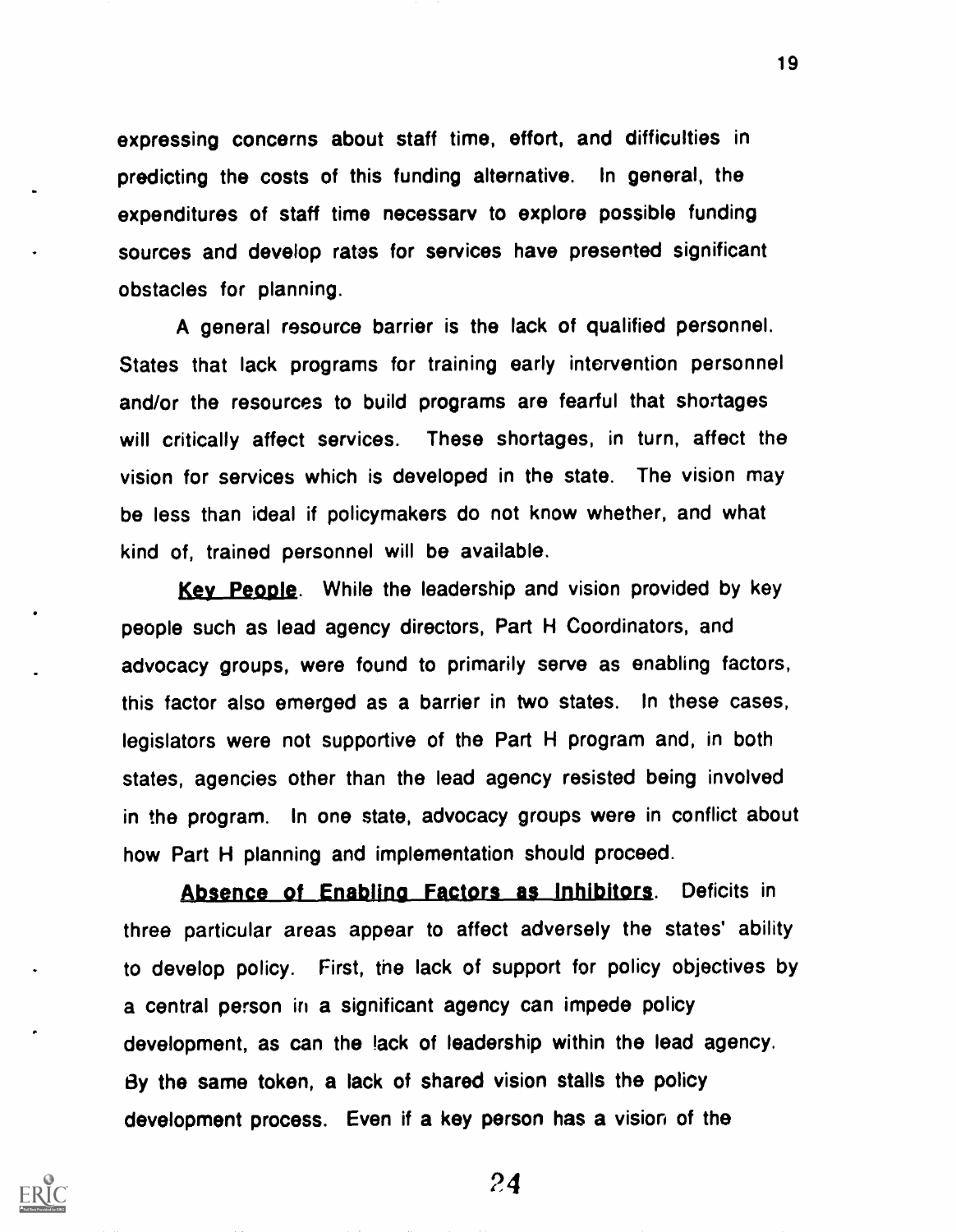service delivery system, if other participants in the system (such as ICC members) do not share this vision, a sense of purpose and cooperation is lacking. Conflicts among key players regarding the value basis for making decisions and setting priorities are also likely if the vision is not shared.

Third, a lack of a state government structure or mechanisms to facilitate interagency coordination appears to be related to a single-agency focus, wherein one agency forms policy with limited input from other agencies and constituencies. This discourages information exchange and collaborative decision-making. This impediment appears to delay policy development in certain areas, such as interagency agreements, as compared with states that have an existing structure for this type of collaboration. However, in che state this single agency focus, while still discouraging interagency collaboration, actually accelerated the development of policy related to funding because few players were involved.

## Summary and Implications

The strength of various enabling factors across the six case studies and the barriers found to operate in these states, summarized in Table 3, suggest several points:

- 1) Enabling factors vare in strength from none (exerting no positive influence on policy development) to extremely strong (exerting an extraordinarily powerful positive influence on policy development).
- 2) In some states, various aspects of a single factor operated in different ways. In State A, for example, numerous key



25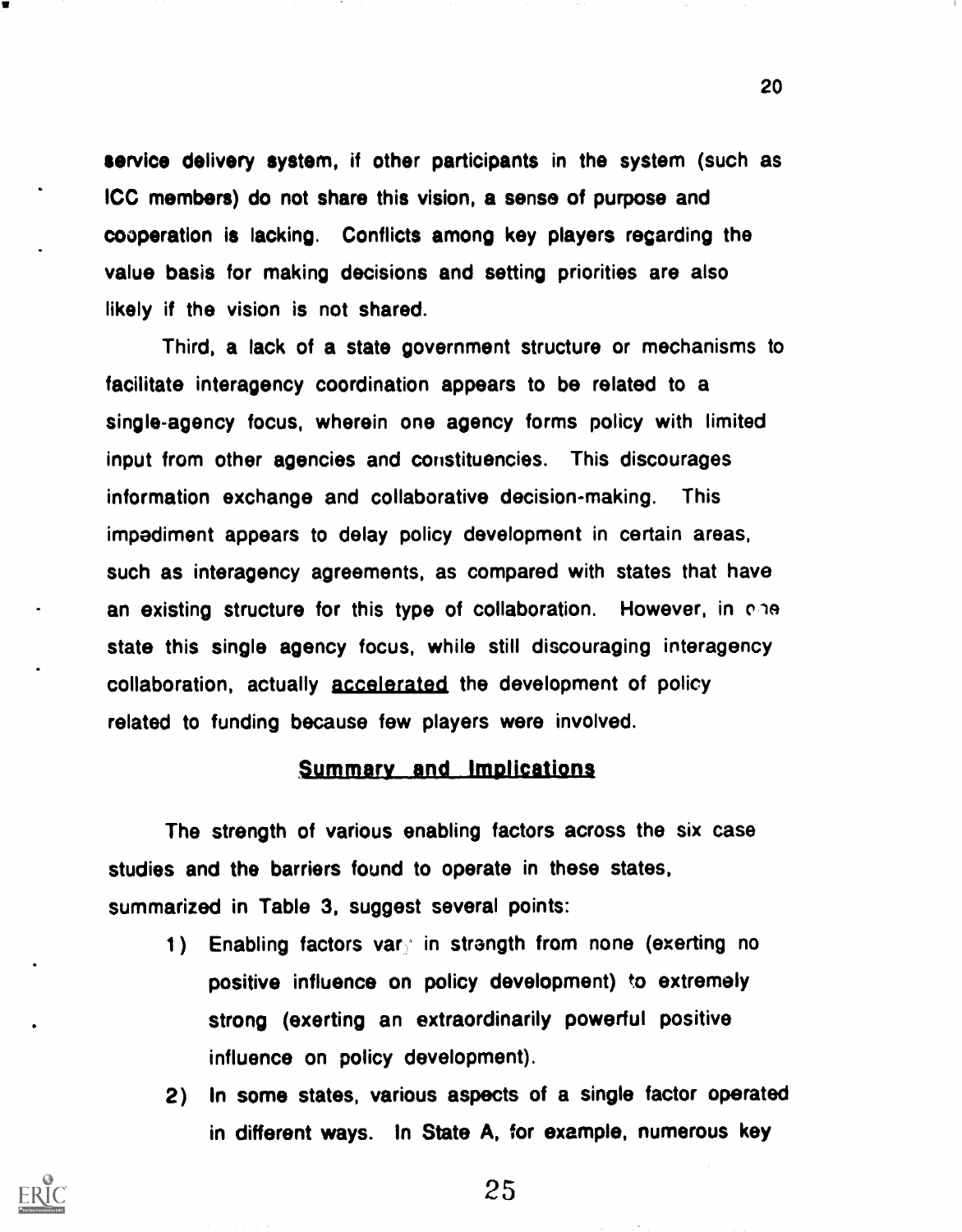people were exerting considerable leadership in thr Pat H program, but a number of legislators were acting to impede policy development for Part H.

3) The finding that a factor is not a positive influence, or is quite weak, does not necessarily imply that the factor is necessarily a barrier to progress (e.g., Policies in State A).

Special conditions in the states such as the fiscal situation, a new governor, and the openness to institutional innovation can and will have an impact on the way the Part H program is implemented in the states. The flexibility given to states by the statute also contributes to the potential variation in the policies formulated and their subsequent implementation. As with the implementation of many other federal programs at the state and local level, the characteristics of federal statutes and accompanying regulations shape the course of policy development (Sabatier & Mazmanian, 1979).

Several lessons for the states emerge from this first year of case studies. First, the presence of any one factor is not sufficient to ensure progress. However, the factors of leadership, sharing a vision for service delivery to handicapped infants and toddlers and their families, along with a positive political climate, are factors amenable to change in the states. These factors, which were found to have an influence on Part H policy development, can be cultivated. Leadership in the lead agency, for instance, and a strong attempt to encourage a sharing of the vision for service delivery across agencies, can be promoted, although it does take time. Conscious attempts to activate multiple spheres of influence to support the



26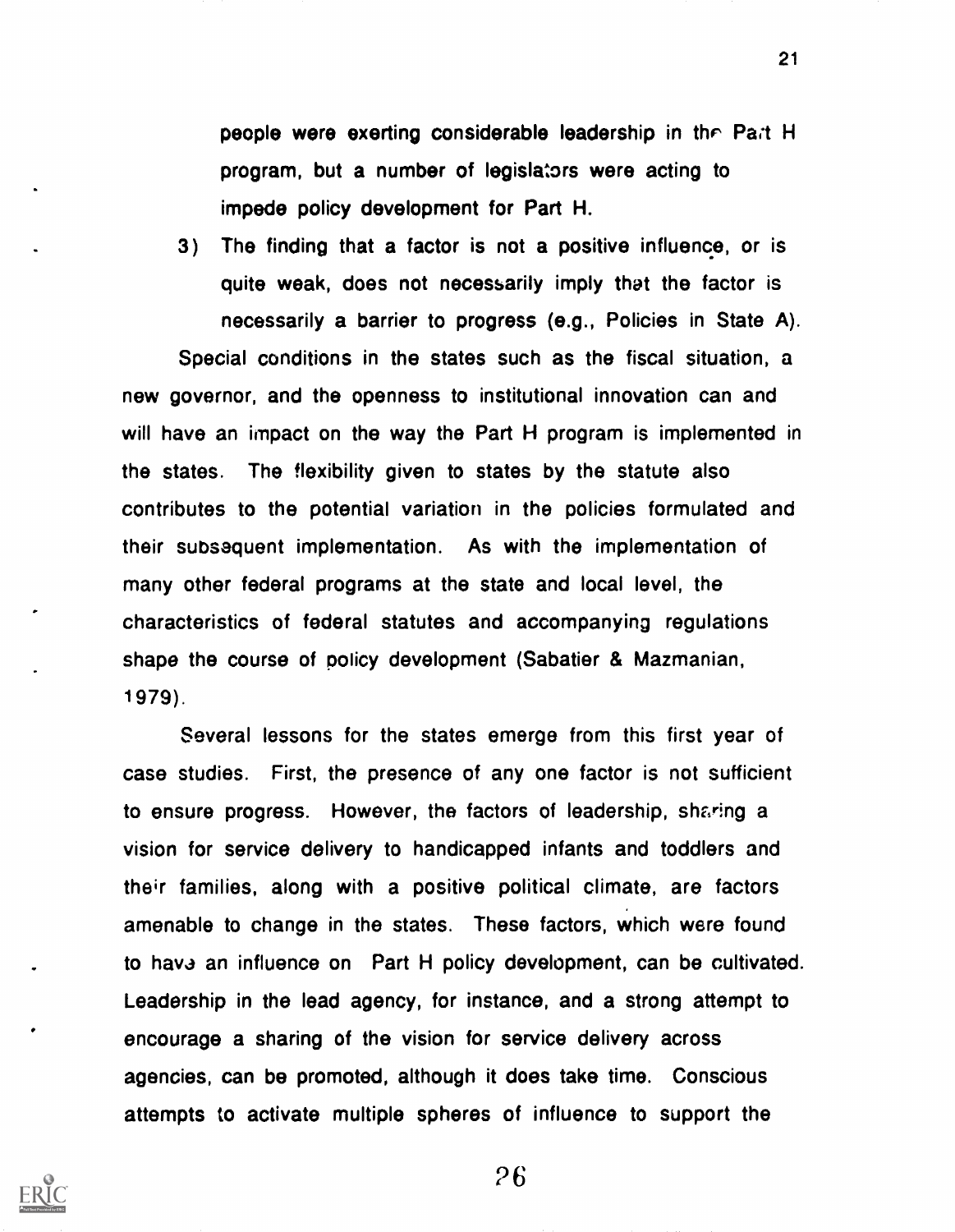Part H program should also be part of any strategy for enhancement of sound policy development, approval and implementation.

A number of the factors which were examined in these case studies are preexisting characteristics, such as history of early intervention services, or having an interagency structure. As this study has illustrated, states began the process of developing policies for Part H at different levels and in different circumstances. However, there is no reason to believe, from these initial studies, that states lacking advantageous characteristics prior to Part H cannot plan and act in a way to create an environment conducive to developing policy for Part H. FO7 example, states with a re!atively low per capita income, and thus a lower tax base, were not making less progress developing policies for Part H. It appears that factors other than relative state wealth operate to facilitate policy development and coordination.

These findings also imply that while history of services cannot be created, a positive climate upon which to build services can be, especially if leadership can be encouraged in the state lead agency, ICC, and othe, involved groups. These case studies also suggest that building upon relationships among the key players is an advantageous strategy for facilitatir, communication and cooperation. As previous studies have demonstrated, the beliefs and attitudes of key policy actors are important determinants of the progression of implementation (Mitchell, 1981). Indeed, these data portray a complex picture in which a variety of factors influence the development of policies, and suggest that there are many roads to progress in meeting the demands of Part H of P.L. 99-457.

27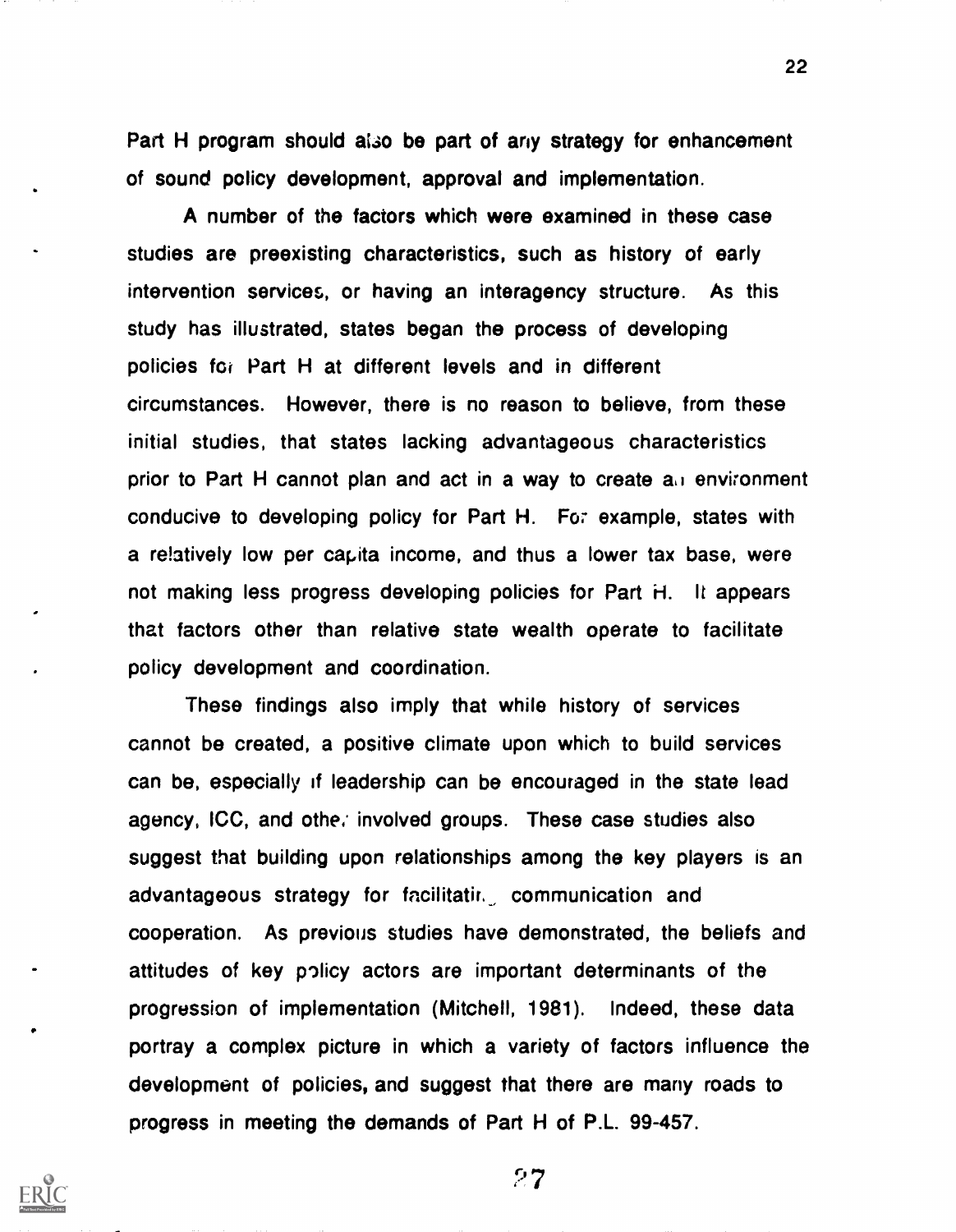### **REFERENCES**

- Albritton, R.B. & Brown, R.D. (1986). Intergovernmental impacts on policy variations within states: Effects of local discretion on general assistance programs. Policy Studies Review, 5(3), 529-535.
- Bardach, E. (1977). The implementation game: What happens after a bill becomes a law. Cambridge, MA: The MIT Press.
- Berke, J.S. & Kirst, M.W. (1972) (Eds.). Federal aid to education: Who benefits? Who governs? Lexington, MA: Lexington Books.
- Brown, W. (1990). Early intervention regulation: Annotation and analysjs of Part H. Horsham, PA: LRP Publications.
- Comfort, L.K. (1982). Education policy and evaluation: A context for change. New York: Pergamon Press.
- Derthick M. (1972). New towns in town: Why a federal program failed. Washington, D.C.: Urban Institute.
- Edwards, G.C. (1980). Implementing public policy. Washington, D.C.: Congressional Quarterly Press.
- Elazar, D. J. (1966). American federalisn. a view from state. New York: Thomas Y. Crowell.
- Johnson, R. W. & O'Connor, R. E. (1979). Intraagency limitations on policy implementation. Administration and Society, 11, 193-215.
- McDonneli, L. M. & McLaughlin, M. W. (1982). The states commitment to rpecial needs students. In J. D. Sherman, M. A. Kutner, & K. J. E all (Eds.). New dimensions of the federal-state partnership in education (pp 63-82). Washington, D.C.: Institute for Educational Leadership.
- McLaughlin, M.W. (1987). Learning from experience: Lessons from pelicy implementation. Educational Evaluation and Policy Analysis, 9(2), 171-178.



**Film**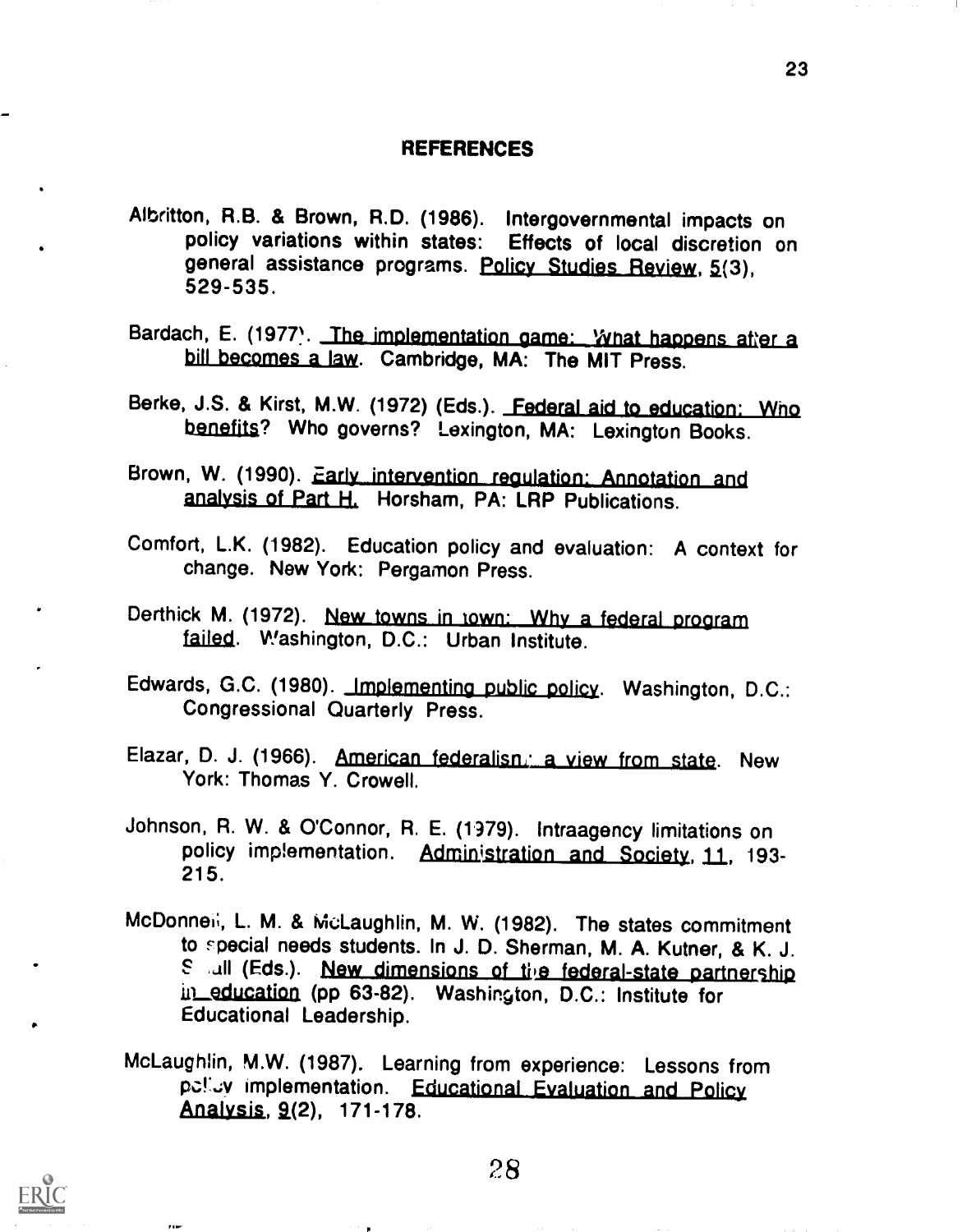- Meisels, S. J., Harbin, G., Modigliani, K., & Olson, K. (1988). Formulating optimal state early childhood intervention in policies. Exceptional children, 55, 159-165.
- Mitchell, D.E. (1981). Shaping legislative decisions: Education policy and the social sciences. Lexington, MA: Lexington.
- Nakamura, R.T. & Pinderhughes, D.M. (1980), Changing Anacostia: Definition and implementation. Policy Studies Journal, 8(7), 1 0 89-1 101.
- Sabatier, P. & Mazmanian, D. (1979). The conditions of effective implementation: A guide to accomplishing policy objectives. Policy Analysis, 5(4), 481-504.
- Rosenbaum, N. (1980). Statutory structure and policy implementation: The case of wetlands regulation. Policy, Studies Journal,  $8(4)$ , 575-596.
- Van Horn, C.E. & Van Meter, D.S. (1977). The implementation of intergovernmental policy. In S.S. Nagel (Ed.), Policy Studies Review Annual, Vol. 1 (pp. 97-120). Beverly Hills: Sage.
- Williams, W. (1971). Social policy research and analysis: The experience of federal social agencies. New York: American Elsevier.
- Wirt, F.M. & Kirst, M.W. (1982). Schools in Conflict: The politics of education. Berkeley, CA: McCutchan.